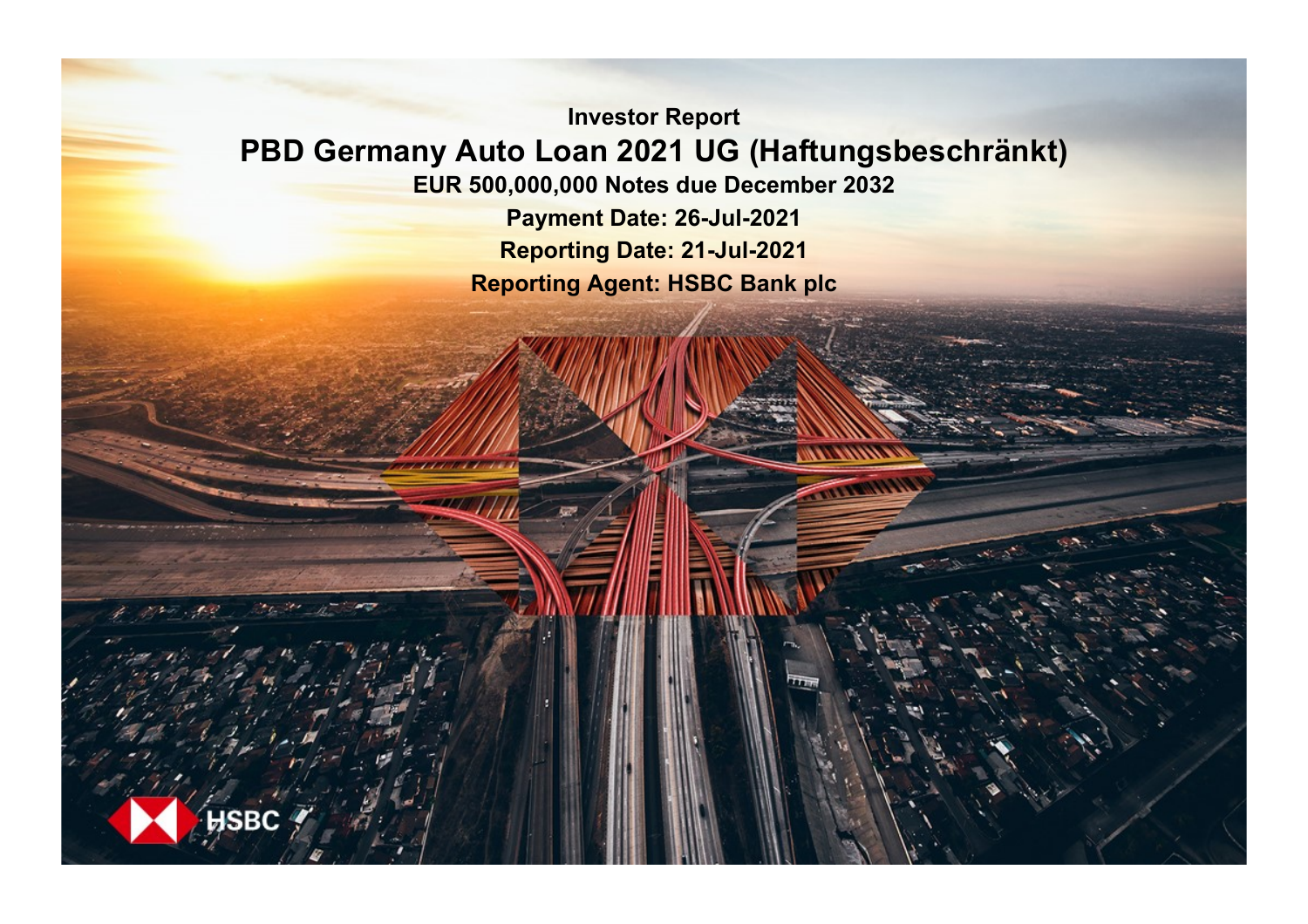

### **Contents**

<span id="page-1-0"></span>

|                                       | Page           |
|---------------------------------------|----------------|
| Contents                              | $\overline{2}$ |
| <b>Transaction Details</b>            | 3              |
| <b>Transaction Parties</b>            | $\overline{4}$ |
| <b>Bond Report</b>                    | 5              |
| <b>Bond Ratings</b>                   | 6              |
| Reserve Account                       | $\overline{7}$ |
| <b>Bank Accounts</b>                  | 8              |
| Ledgers                               | 9              |
| Subordinated Loan                     | 10             |
| <b>Expenses Report</b>                | 11             |
| <b>Available Interest Collections</b> | 12             |
| Interest Priority of Payments         | 13             |
| Available Principal Amount            | 14             |
| Principal Priority of Payments        | 15             |
| Triggers & Events                     | 16             |
| <b>Counterparty Ratings</b>           | 17             |
| Portfolio Summary                     | 18             |
| Portfolio Concentration               | 21             |
| <b>Balance Sheet</b>                  | 22             |
| Portfolio Stratifications             | 23             |
| <b>Disclaimer</b>                     | 41             |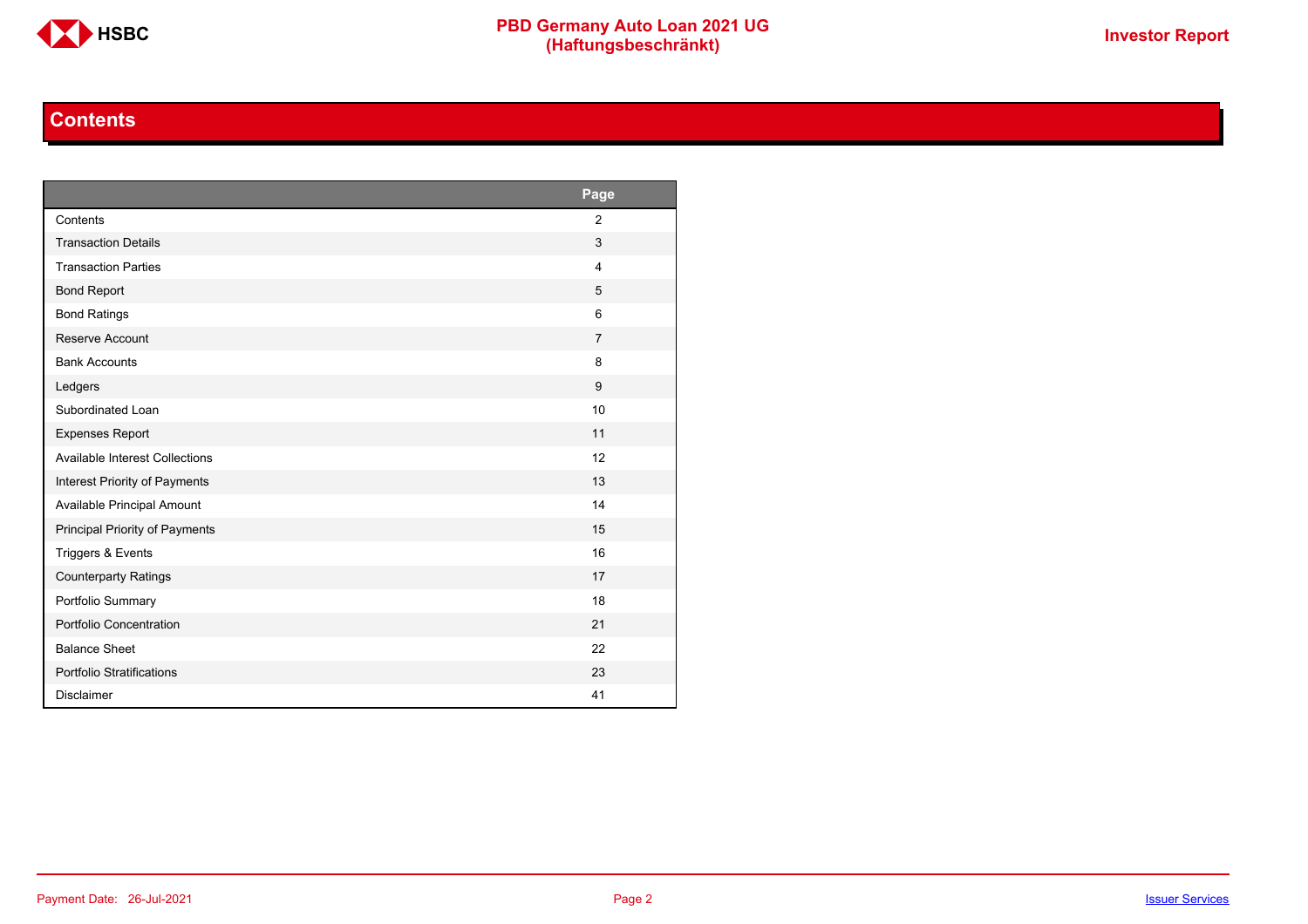

# **PBD Germany Auto Loan 2021 UG**<br>
(Haftungsbeschränkt)<br>
This area of the CHSD CHA (Haftungsbeschränkt)

## <span id="page-2-0"></span>**Transaction Details**

| <b>Key Dates</b>            |                             | <b>HSBC Contact Details</b>   |                                        |
|-----------------------------|-----------------------------|-------------------------------|----------------------------------------|
| Close Date                  | Friday, 29 January 2021     | Role                          | <b>Client Service Manager</b>          |
| <b>Calculation Date</b>     | Monday, 19 July 2021        | Name                          | <b>Richard Crebo</b>                   |
| Collection Period (start)   | Tuesday, 1 June 2021        | Email                         | richard.crebo@hsbc.com                 |
| Collection Period (end)     | Wednesday, 30 June 2021     | Telephone                     | +44 (0) 203 268 4162                   |
| Interest Period (start)     | Friday, 25 June 2021        | <b>Group Email</b>            | ctla.securitisation@hsbc.com           |
| Interest Period (end)       | Monday, 26 July 2021        | <b>Investor Reporting</b>     | https://investorreporting.gbm.hsbc.com |
| <b>Current Payment Date</b> | Monday, 26 July 2021        |                               |                                        |
| Next Payment Date           | Wednesday, 25 August 2021   | <b>Period Day Counts</b>      |                                        |
| Revolving Period End Date   | Thursday, 25 January 2024   | <b>Collection Period Days</b> | 29 days                                |
| <b>Final Maturity Date</b>  | Wednesday, 29 December 2032 | <b>Interest Period Days</b>   | 31 days                                |

| <b>HSBC Contact Details</b> |                                        |
|-----------------------------|----------------------------------------|
| Role                        | <b>Client Service Manager</b>          |
| Name                        | Richard Crebo                          |
| Email                       | richard.crebo@hsbc.com                 |
| Telephone                   | +44 (0) 203 268 4162                   |
| Group Email                 | ctla.securitisation@hsbc.com           |
| <b>Investor Reporting</b>   | https://investorreporting.gbm.hsbc.com |

| <b>Period Day Counts</b>      |         |
|-------------------------------|---------|
| <b>Collection Period Days</b> | 29 days |
| <b>Interest Period Days</b>   | 31 days |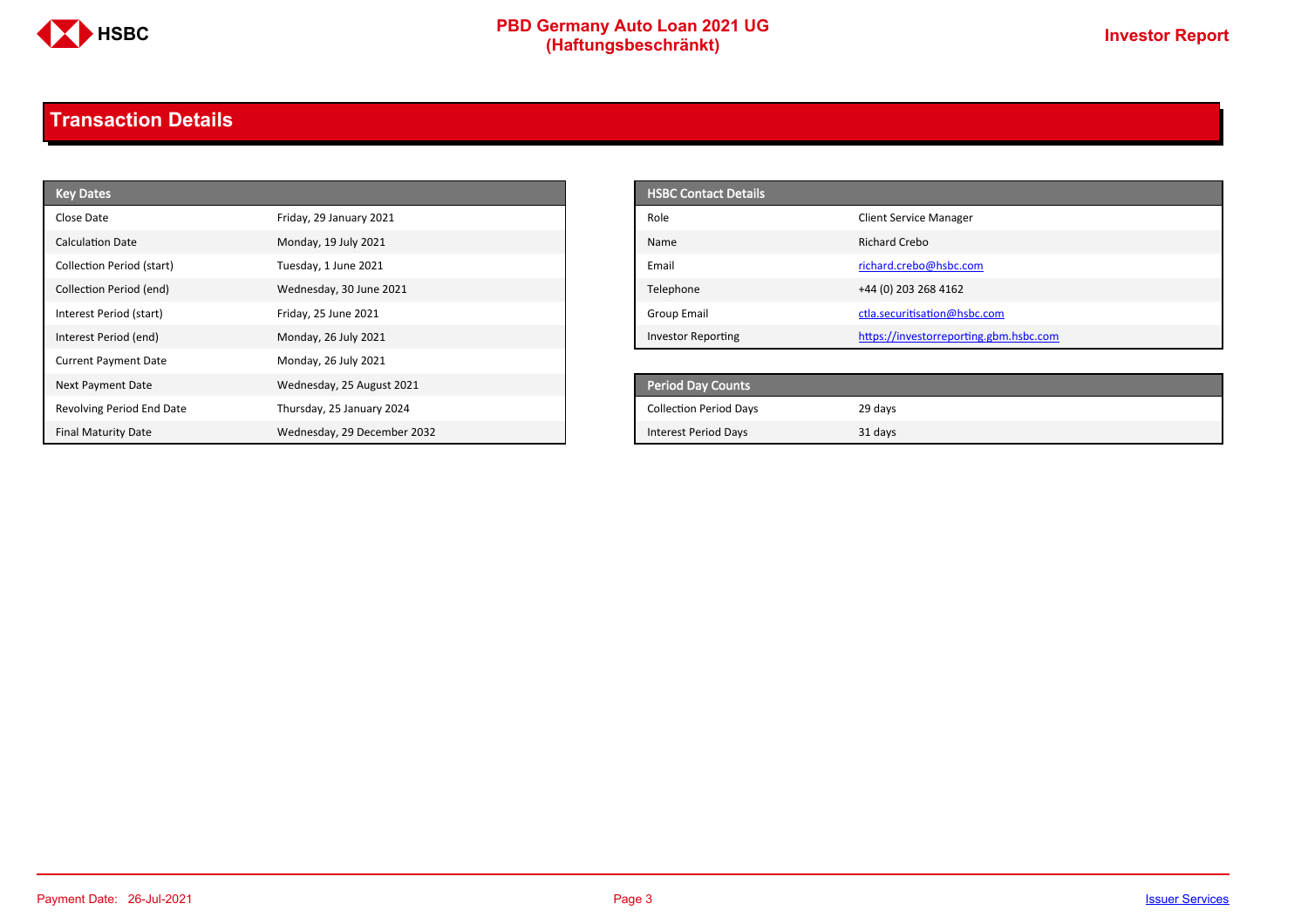

### **Transaction Parties**

<span id="page-3-0"></span>

| <b>Role</b>                  | Counterparty                                       |
|------------------------------|----------------------------------------------------|
| <b>Issuer</b>                | PBD Germany Auto Loan 2021 UG (Haftungsbeschränkt) |
| Data Trustee                 | Elavon Financial Services DAC                      |
| Seller                       | PSA Bank Deutschland GMBH                          |
| Servicer                     | <b>PSA Bank Deutschland GMBH</b>                   |
| <b>Account Bank</b>          | <b>Flavon Financial Services DAC</b>               |
| Reporting Agent              | HSBC Bank plc                                      |
| <b>Calculation Agent</b>     | HSBC Bank plc                                      |
| Corporate Administrator      | Wilmington Trust SP Services (Frankfurt) GMBH      |
| Back-Up Servicer Facilitator | Wilmington Trust SP Services (Frankfurt) GMBH      |
| Arranger                     | Unicredit Bank AG                                  |
| Rating Agency                | Moody's Investors Service España S.A.              |
| Rating Agency                | <b>Fitch Ratings Ireland Ltd</b>                   |
| Listing Agent                | Banque Internationale à Luxembourg S.A.            |
| <b>Security Trustee</b>      | HSBC Corporate Trustee Company (UK) Limited        |
| Paying Agent                 | <b>Flavon Financial Services DAC</b>               |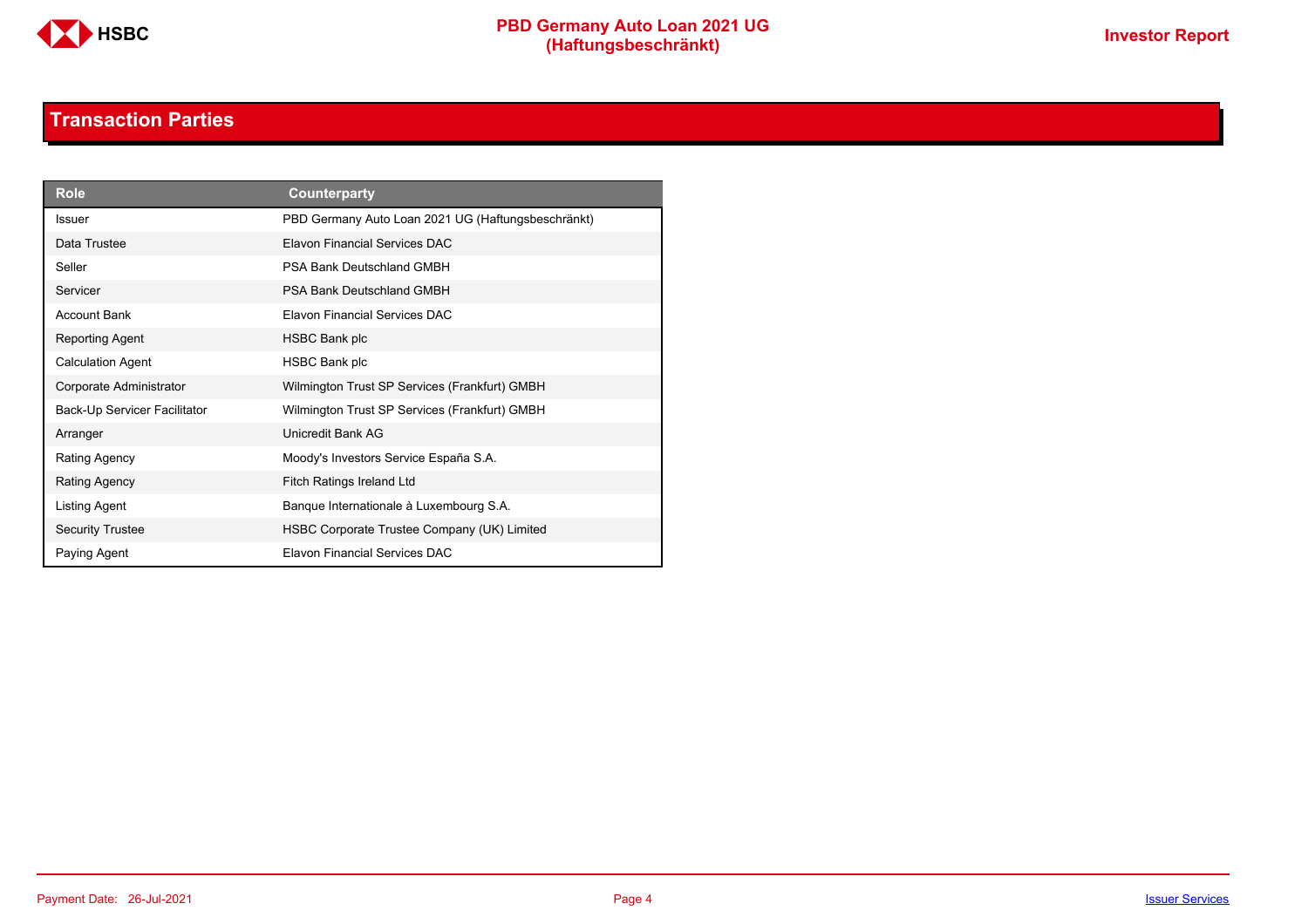

# **PBD Germany Auto Loan 2021 UG**<br>
(Haftungsbeschränkt)<br>
This area of the CHSD CHA (Haftungsbeschränkt)

## <span id="page-4-0"></span>**Bond Report**

| <b>Class</b>                    | <b>A</b> Notes    | <b>B</b> Notes    |
|---------------------------------|-------------------|-------------------|
| Currency                        | <b>EUR</b>        | <b>EUR</b>        |
| <b>ISIN</b>                     | XS2279552520      | XS2279552876      |
| <b>Payment Frequency</b>        | Monthly           | Monthly           |
| <b>Current Payment Date</b>     | 26-Jul-2021       | 26-Jul-2021       |
| <b>Interest Accrual Method</b>  | Actual/360        | Actual/360        |
| <b>Final Maturity Date</b>      | 29-Dec-2032       | 29-Dec-2032       |
|                                 |                   |                   |
| <b>Current Period Rates:</b>    |                   |                   |
| Reference Index                 | <b>Fixed Rate</b> | <b>Fixed Rate</b> |
| <b>Index Determination Date</b> | N/A               | N/A               |
| <b>Index Rate</b>               | N/A               | N/A               |
| Margin                          | 0.30000%          | 1.00000%          |
| <b>Total Coupon</b>             | 0.30000%          | 1.00000%          |
|                                 |                   |                   |
| <b>Transaction Amounts:</b>     |                   |                   |
| Original Issue Size             | €466,200,000.00   | € 33,800,000.00   |
| Opening Balance for Period      | €466,200,000.00   | € 33,800,000.00   |
| <b>Beginning Pool Factor</b>    | 1.00000           | 1.00000           |
| <b>Principal Repayments</b>     |                   |                   |
| Closing Balance for Period      | €466,200,000.00   | € 33,800,000.00   |
| <b>Ending Pool Factor</b>       | 1.00000           | 1.00000           |
|                                 |                   |                   |
| <b>Prior Unpaid Interest</b>    |                   |                   |
| Interest on Prior Unpaid        |                   |                   |
| <b>Current Interest Due</b>     | € 120,419.46      | € 29,105.18       |
| <b>Total Interest Paid</b>      | €120,419.46       | € 29,105.18       |
| <b>Unpaid Interest</b>          |                   |                   |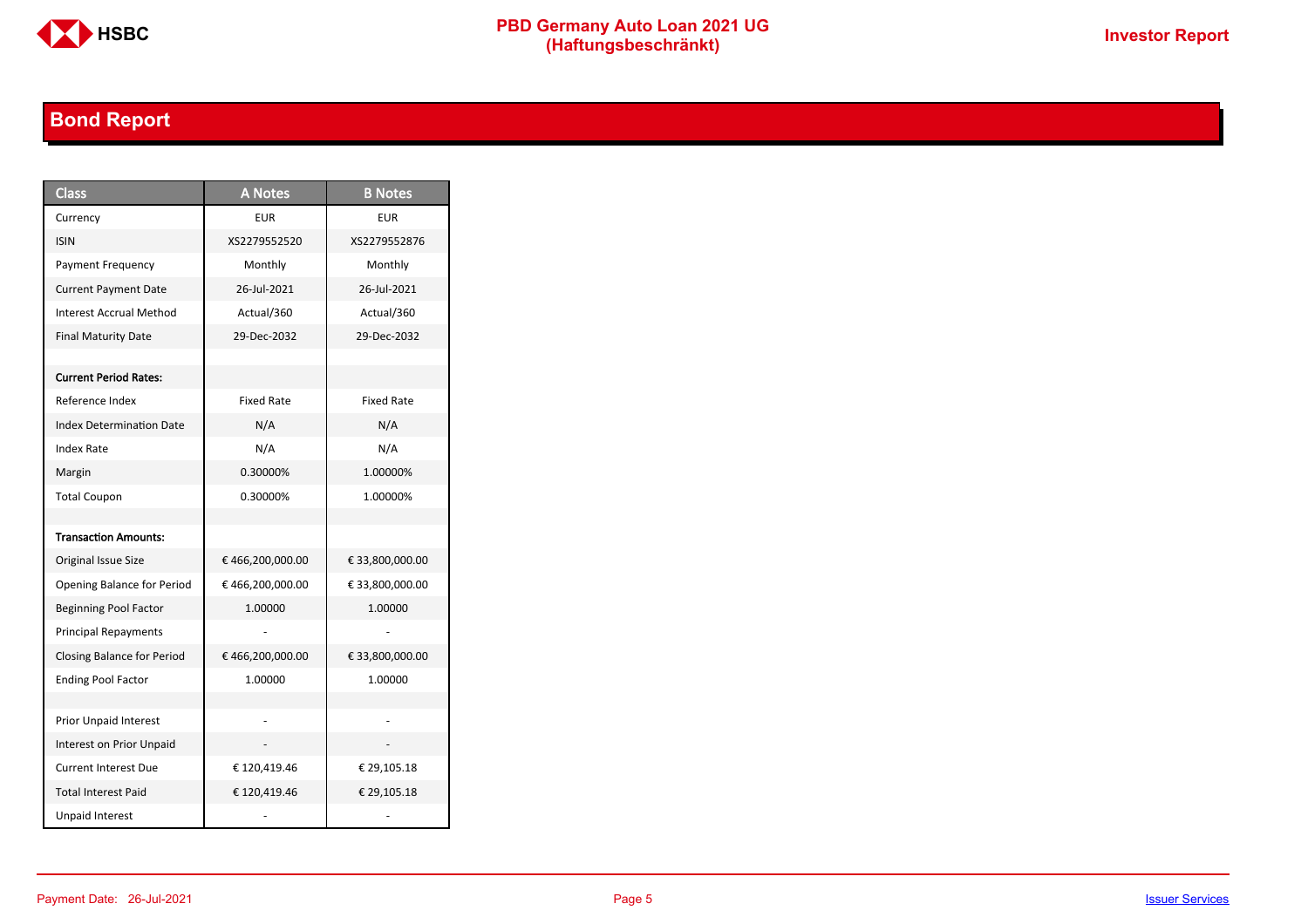

# **PBD Germany Auto Loan 2021 UG**<br>
(Haftungsbeschränkt)<br>
This area of the CHSD CHA (Haftungsbeschränkt)

## <span id="page-5-0"></span>**Bond Ratings**

| <b>Original Ratings</b> | S&P | <b>Fitch</b> | Moody's | <b>DBRS</b> |
|-------------------------|-----|--------------|---------|-------------|
| Class A                 | n/a | AA           | Aa2     | n/a         |
| Class B                 | n/a | n/a          | n/a     | n/a         |

| <b><i>Surrent Ratings</i></b> | 0.91<br>>I≏∃i | <b>Fitch</b> | Moody's | DERS. |
|-------------------------------|---------------|--------------|---------|-------|
| Class A<br>.                  | n/a           | A۴           | Aa2     | n/a   |
| Class B                       | n/a           | n/a          | n/a     | n/a   |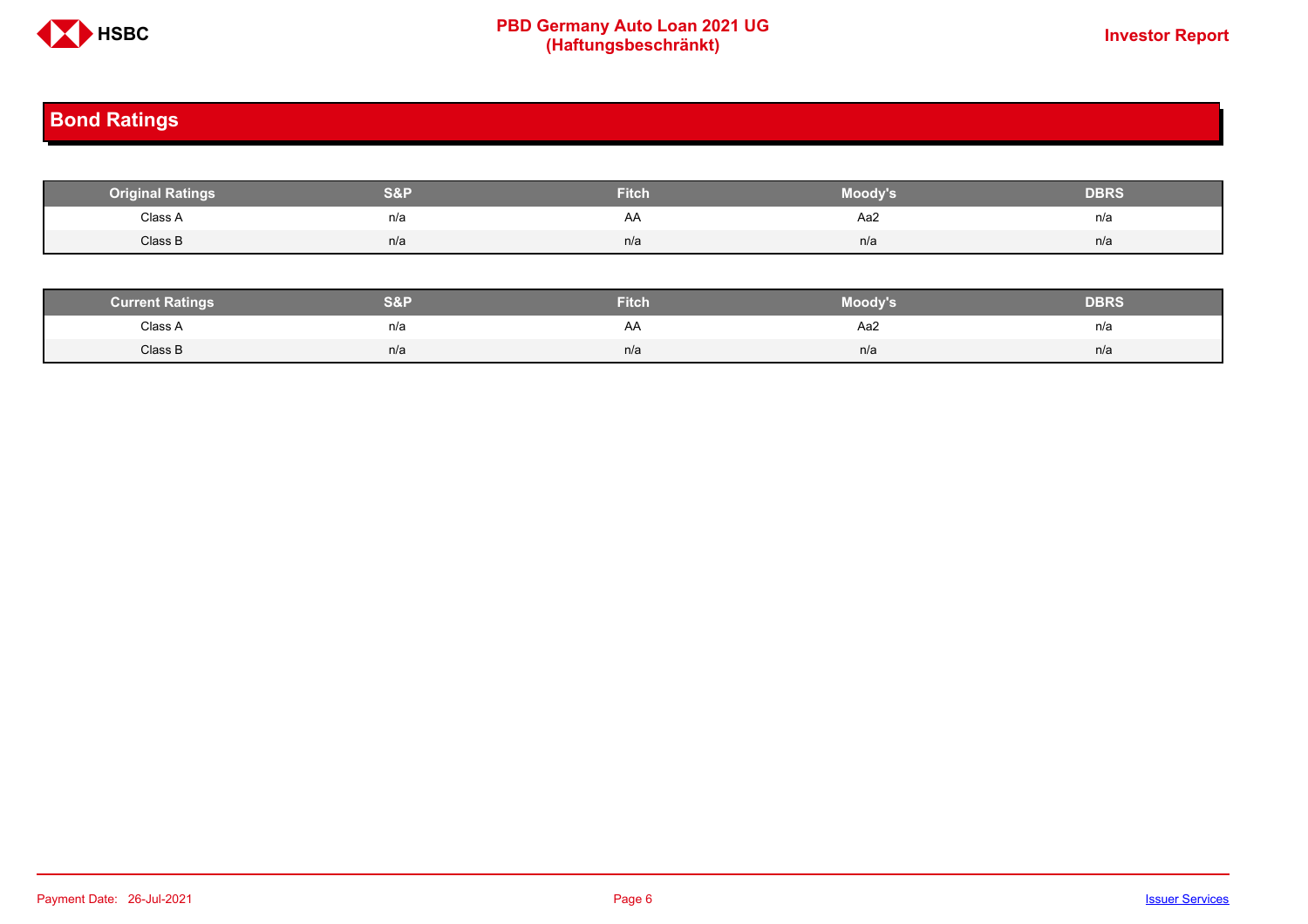

### <span id="page-6-0"></span>**Reserve Account**

| <b>General Reserve Account</b>                 |                |
|------------------------------------------------|----------------|
| <b>Opening Balance</b>                         | € 1,398,600.00 |
| Credits to the General Reserve Account         | € 1,398,600.00 |
| Debits to the General Reserve Account          | € 1,398,600.00 |
| <b>Closing Balance</b>                         | € 1,398,600.00 |
|                                                |                |
| <b>General Reserve Account Required Amount</b> | € 1,398,600.00 |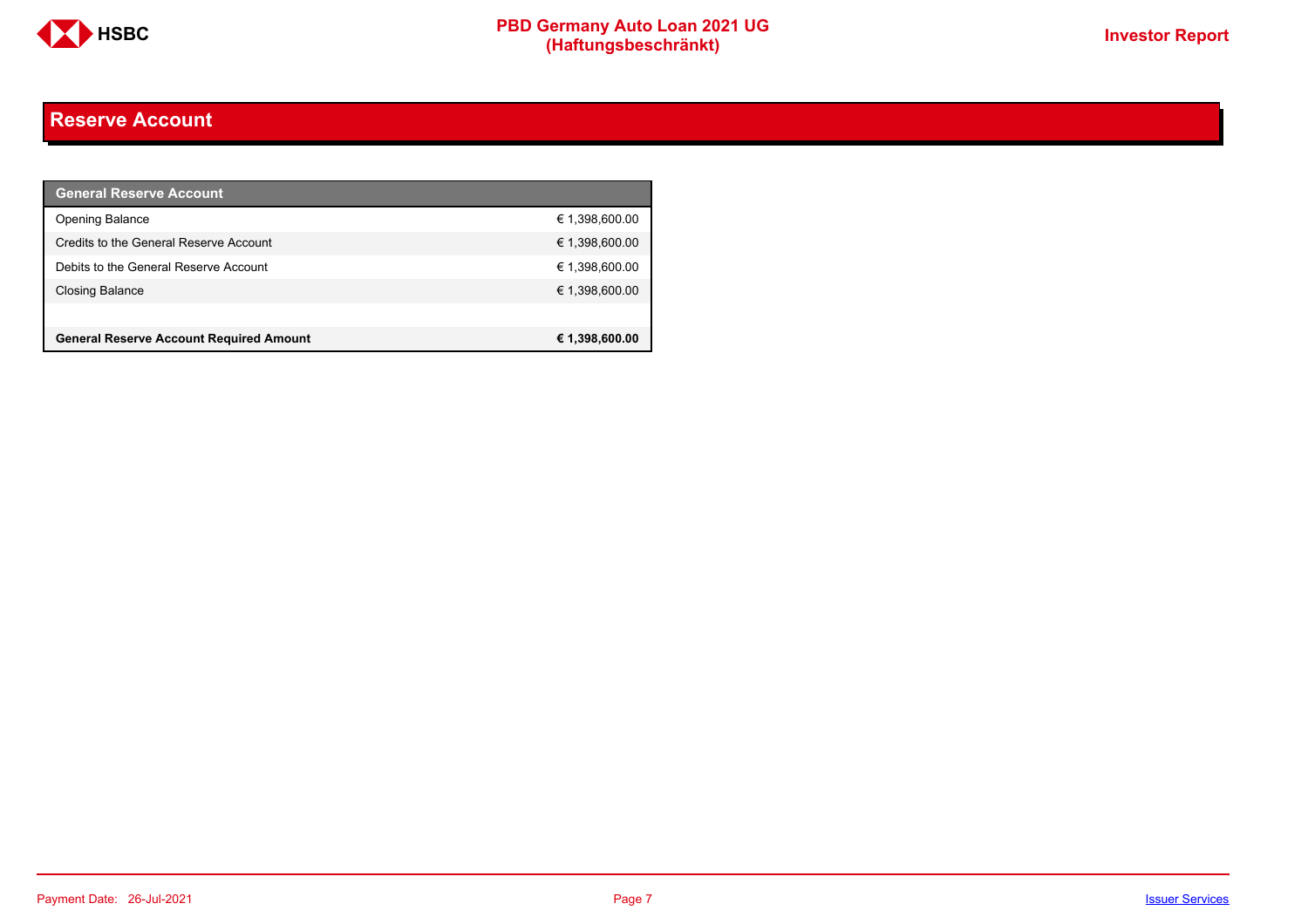

## <span id="page-7-0"></span>**Bank Accounts**

| <b>General Collection Account</b>         |                 |
|-------------------------------------------|-----------------|
| <b>Opening Balance</b>                    |                 |
| Credits to the General Collection Account | € 15,096,388.00 |
| Debits to the General Collection Account  | € 15,096,388.00 |
| Closing Balance                           |                 |

| <b>Interest Account</b>         |                |
|---------------------------------|----------------|
| <b>Opening Balance</b>          |                |
| Credits to the Interest Account | € 2,810,865.73 |
| Debits to the Interest Account  | € 2,810,865.73 |
| <b>Closing Balance</b>          |                |

| <b>Principal Account</b>         |                 |
|----------------------------------|-----------------|
| <b>Opening Balance</b>           | € 90.10         |
| Credits to the Principal Account | € 13,718,686.86 |
| Debits to the Principal Account  | € 13,718,505.73 |
| <b>Closing Balance</b>           | € 271.23        |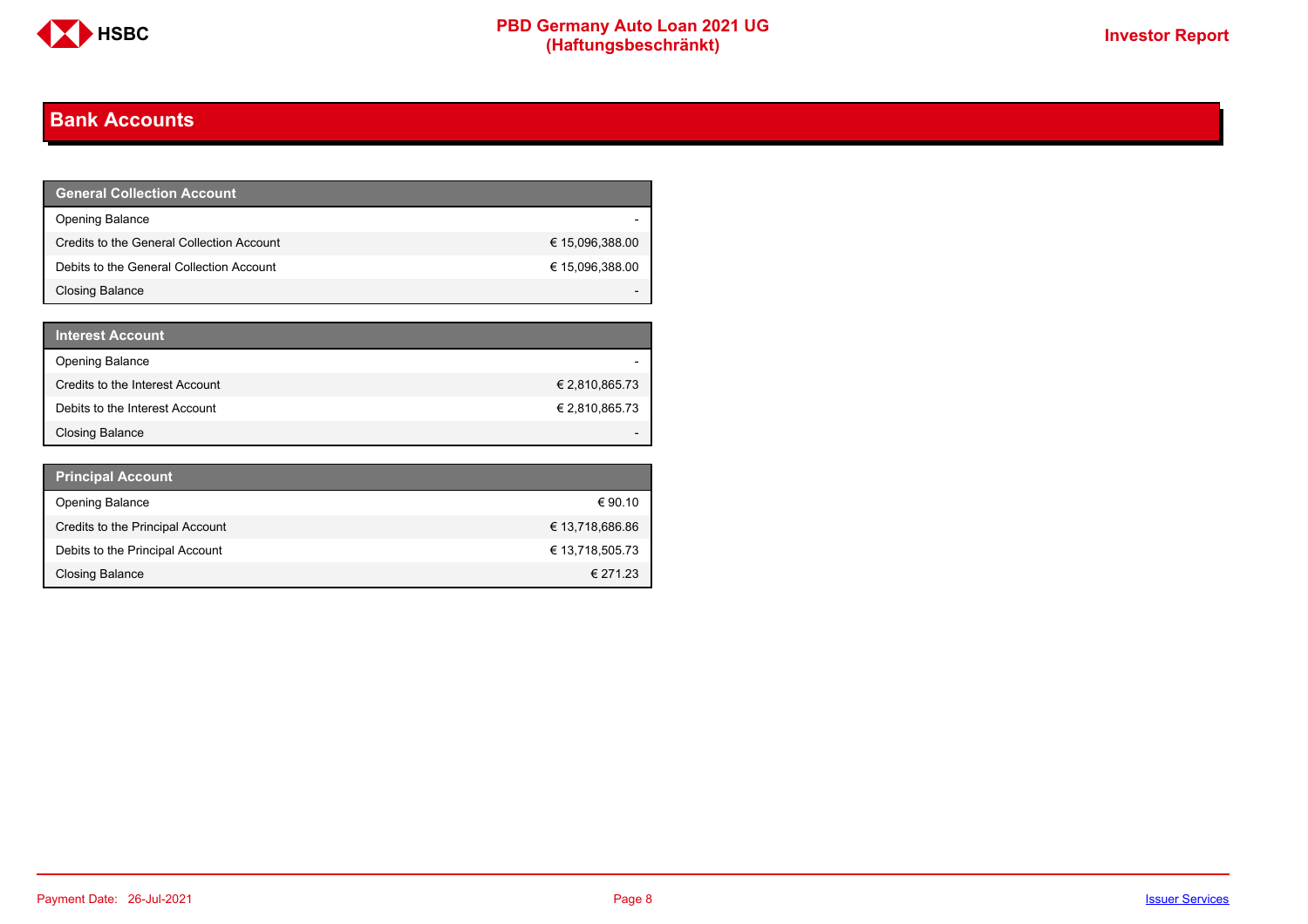

# <span id="page-8-0"></span>**Ledgers**

| <b>Principal Deficiency Ledger</b>         |            |
|--------------------------------------------|------------|
| <b>Opening Balance</b>                     |            |
| Credits to the Principal Deficiency Ledger | €34,564.59 |
| Debits to the Principal Deficiency Ledger  | €34,564.59 |
| Closing Balance                            |            |

| <b>Principal Account Ledger</b>         |                |
|-----------------------------------------|----------------|
| <b>Opening Balance</b>                  | €90.10         |
| Credits to the Principal Account Ledger | €13,718,686.86 |
| Debits to the Principal Account Ledger  | €13.718.505.73 |
| <b>Closing Balance</b>                  | €27123         |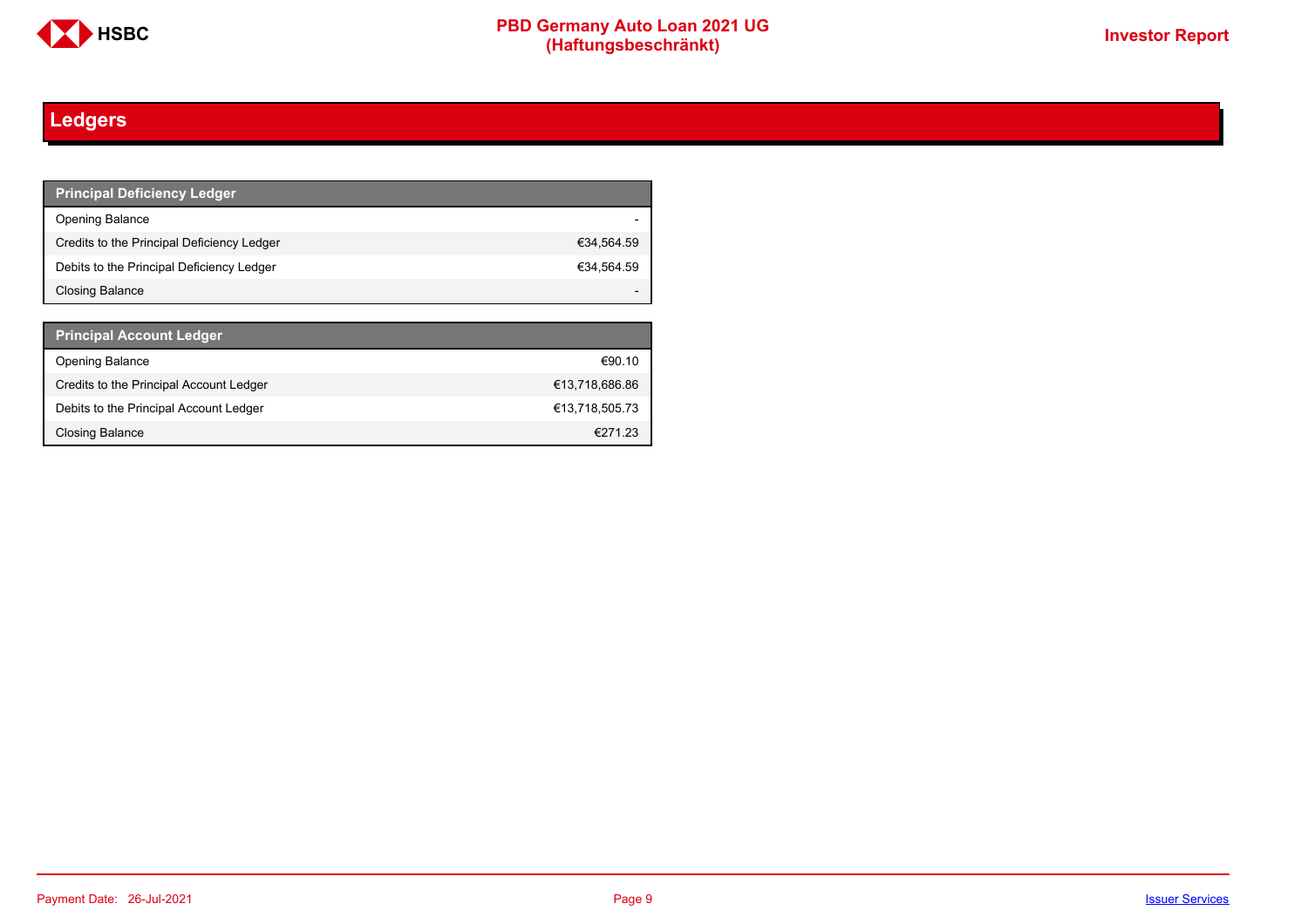

### <span id="page-9-0"></span>**Subordinated Loan**

| <b>Subordinated Loan Details</b> |               |
|----------------------------------|---------------|
| Opening Loan Balance             | €1,398,600.00 |
| Interest Due (fixed 1% p/a)      | €1,204.35     |
| <b>Total Interest Paid</b>       | €1,204.35     |
| <b>Principal Repayments</b>      |               |
| Closing Loan Balance             | €1,398,600.00 |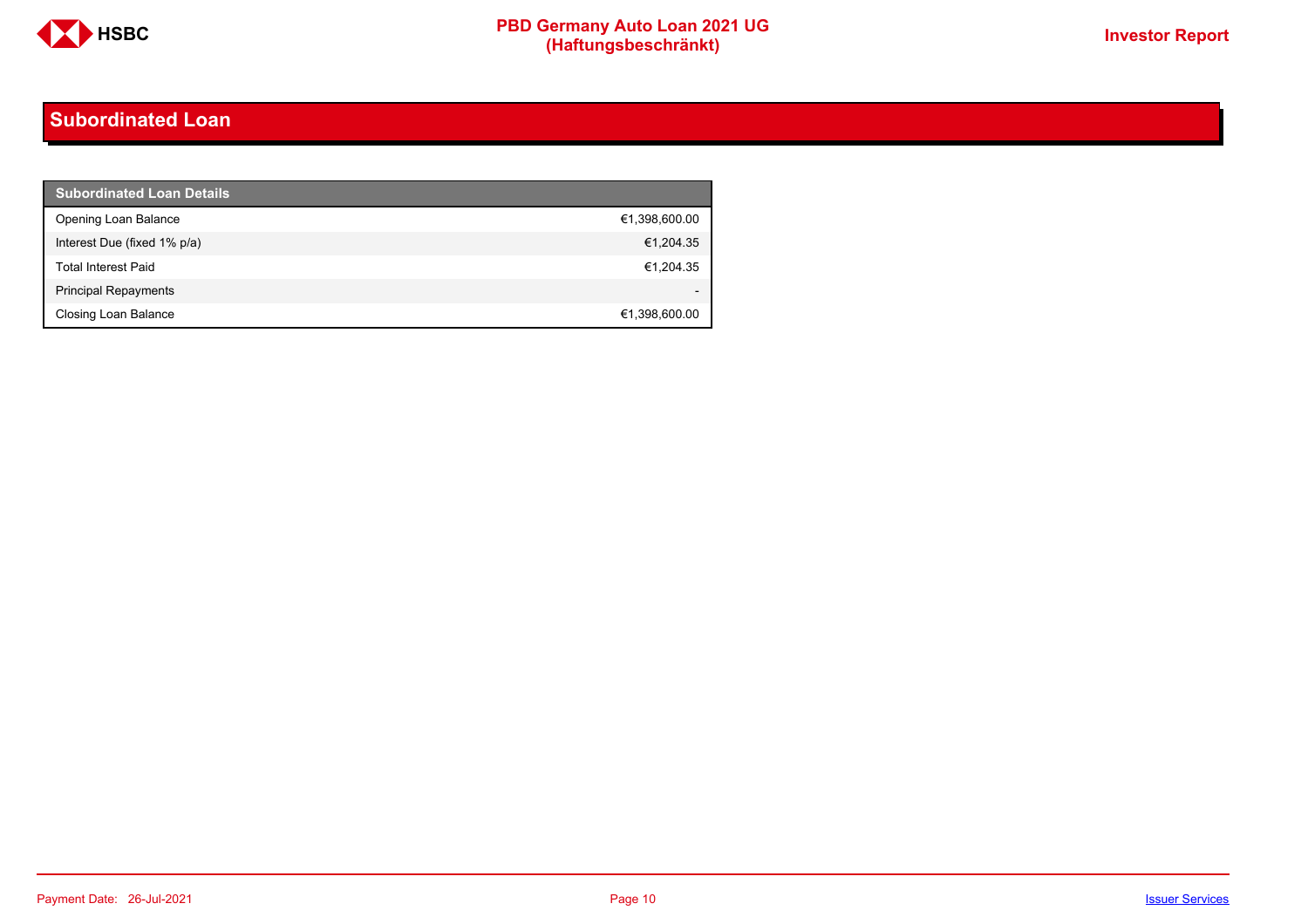

## <span id="page-10-0"></span>**Expenses Report**

| Fee Type                     | <b>Prior Shortfall</b>   | <b>Current Amount Due</b> | <b>Current Amount Paid</b> | <b>Outstanding Shortfall</b> |
|------------------------------|--------------------------|---------------------------|----------------------------|------------------------------|
| Account Bank                 | $\overline{\phantom{0}}$ |                           | $\overline{\phantom{0}}$   |                              |
| Agent Bank                   | $\overline{\phantom{a}}$ | $\overline{\phantom{0}}$  | $\overline{\phantom{a}}$   | $\overline{\phantom{a}}$     |
| Arranger                     | $\overline{\phantom{a}}$ | $\overline{\phantom{a}}$  | $\overline{\phantom{a}}$   |                              |
| Auditors                     | $\overline{\phantom{a}}$ | $\overline{\phantom{a}}$  | $\overline{\phantom{a}}$   |                              |
| Back-Up Servicer             | $\overline{\phantom{a}}$ | $\overline{a}$            | $\overline{\phantom{0}}$   | $\overline{\phantom{0}}$     |
| Back-Up Servicer Facilitator |                          | $\overline{\phantom{a}}$  | $\overline{\phantom{a}}$   |                              |
| <b>Calculation Agent</b>     | $\overline{\phantom{a}}$ | $\overline{\phantom{a}}$  | $\overline{\phantom{a}}$   | $\overline{\phantom{a}}$     |
| Corporate Administrator      | $\overline{\phantom{a}}$ | €10,815.60                | €10,815.60                 | $\overline{\phantom{a}}$     |
| Data Trustee                 | $\overline{\phantom{a}}$ | $\overline{\phantom{a}}$  | $\overline{\phantom{a}}$   | $\overline{\phantom{a}}$     |
| Legal Advisers               | $\overline{\phantom{a}}$ | €5,694.50                 | €5,694.50                  | $\overline{\phantom{a}}$     |
| <b>Listing Agent</b>         | $\overline{\phantom{a}}$ | $\overline{\phantom{a}}$  | $\overline{\phantom{a}}$   | $\overline{\phantom{0}}$     |
| Other Amounts                |                          |                           |                            |                              |
| Paying Agent                 | $\overline{\phantom{a}}$ | $\overline{\phantom{a}}$  | $\overline{\phantom{a}}$   | $\overline{\phantom{a}}$     |
| Rating Agencies              | $\overline{\phantom{a}}$ | $\sim$                    | $\sim$                     | $\overline{\phantom{a}}$     |
| Reporting Agent              | $\overline{\phantom{a}}$ | $\overline{\phantom{a}}$  | $\overline{\phantom{a}}$   | $\overline{\phantom{a}}$     |
| Security Trustee             | $\sim$                   | $\sim$                    | $\sim$                     | $\overline{\phantom{a}}$     |
| Servicer                     |                          | €124,999.98               | €124,999.98                |                              |
| Settlement Agent             |                          | $\overline{\phantom{a}}$  | $\overline{\phantom{a}}$   |                              |
| Tax                          | $\overline{\phantom{a}}$ | $\overline{\phantom{a}}$  | $\overline{\phantom{a}}$   | $\overline{\phantom{a}}$     |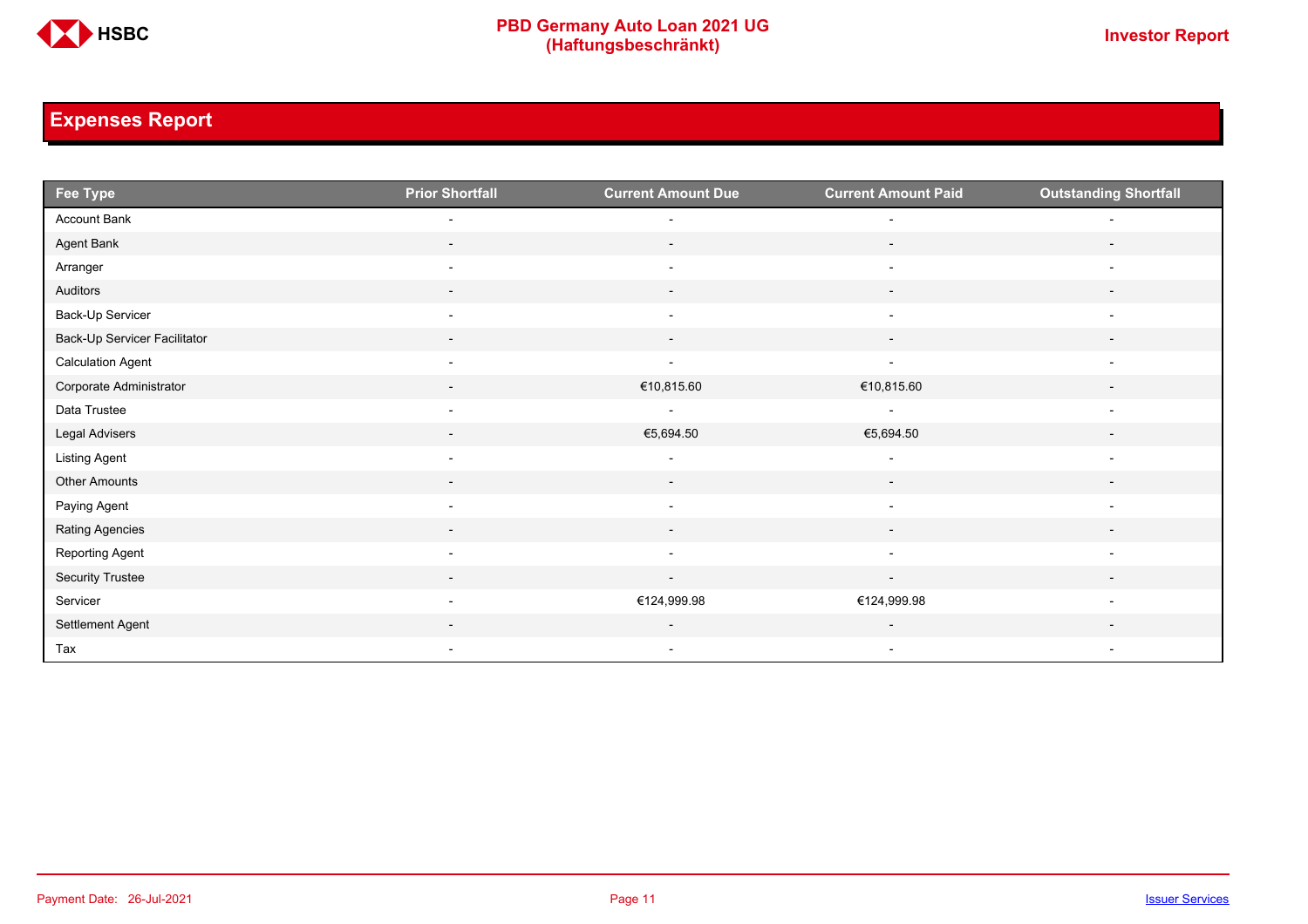

### <span id="page-11-0"></span>**Available Distribution Amounts**

| <b>Available Collections</b>       |                 |
|------------------------------------|-----------------|
| (a) All cash collections           | € 14,940,843.28 |
| (b) Any Deemed Collections         | € 145,798.41    |
| (c) Any and all Recoveries         | € 9,746.31      |
| <b>Total Available Collections</b> | € 15,096,388.00 |

| Available Interest Collections <b>\</b>                            |              |
|--------------------------------------------------------------------|--------------|
| The Available Collections less the Available Principal Collections | 1.412.265.73 |

| <b>Available Interest Amount</b>                                                 |                |
|----------------------------------------------------------------------------------|----------------|
| (a) The Available Interest Collections                                           | € 1,412,265.73 |
| (b) The amount standing to the credit of the General Reserve Account             | € 1,398,600.00 |
| (c) Any interest earned (if any) in respect of the Accounts                      |                |
| (d) With respect to the First Payment Date, The issue price of the Class A Notes |                |
| <b>Total Available Interest Amount</b>                                           | € 2,810,865.73 |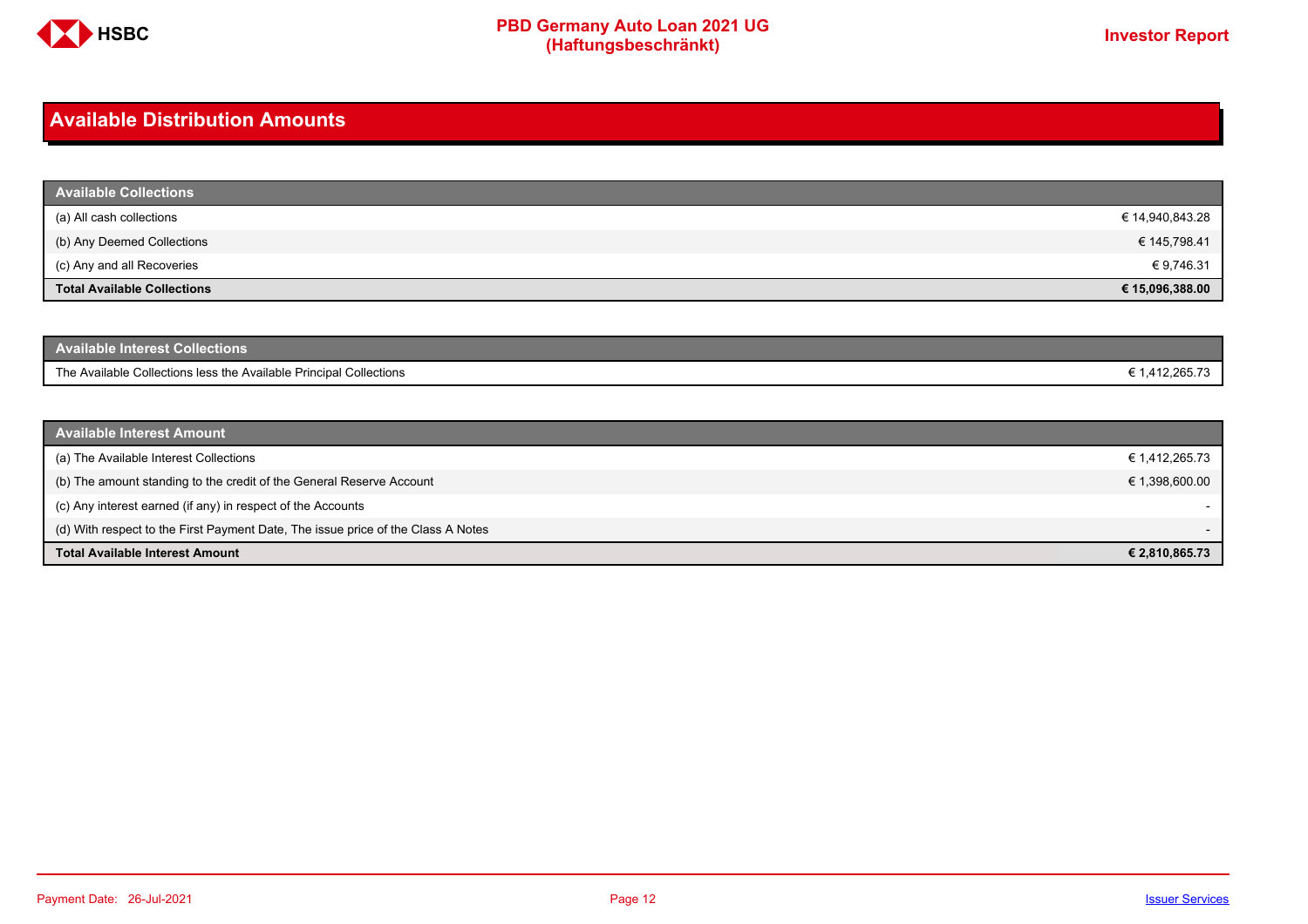

## <span id="page-12-0"></span>**Pre-Enforcement Priority of Payments**

| <b>Interest Priority of Payments</b>                                                                                                   | <b>Amounts Paid</b> | <b>Available Funds</b> |
|----------------------------------------------------------------------------------------------------------------------------------------|---------------------|------------------------|
|                                                                                                                                        |                     | € 2,810,865.73         |
| (a) first, to pay the Issuer Expenses and any Issuer Expenses Arrears                                                                  | € 141.510.08        | € 2,669,355.65         |
| (b) second, to pay, pari passu and on a pro rata basis, the Class A Notes Interest Amount                                              | € 120.419.46        | € 2,548,936.19         |
| (c) third, to transfer to the General Reserve Account for the balance to be equal to the Reserve Required Amount                       | € 1,398,600.00      | € 1,150,336.19         |
| (d) fourth, transfer to the Principal Account to reduce any Principal Deficiency Ledger to zero                                        | € 34.564.59         | € 1,115,771.60         |
| (e) fifth, to pay, pari passu and on a pro rata basis, the Class B Notes Interest Amount and Class B Interest Arrears                  | € 29.105.18         | € 1,086,666.42         |
| (f) sixth, to pay the Subordinated Loan Provider, first, Interest, and thereafter Principal (General Reserve Required Decrease Amount) | € 1.204.35          | € 1.085.462.07         |
| (g) seventh, to pay the remaining Available Interest Amount to the Seller                                                              | € 1,085,462.07      |                        |
| <b>Total Distribution Amount</b>                                                                                                       | € 2,810,865.73      |                        |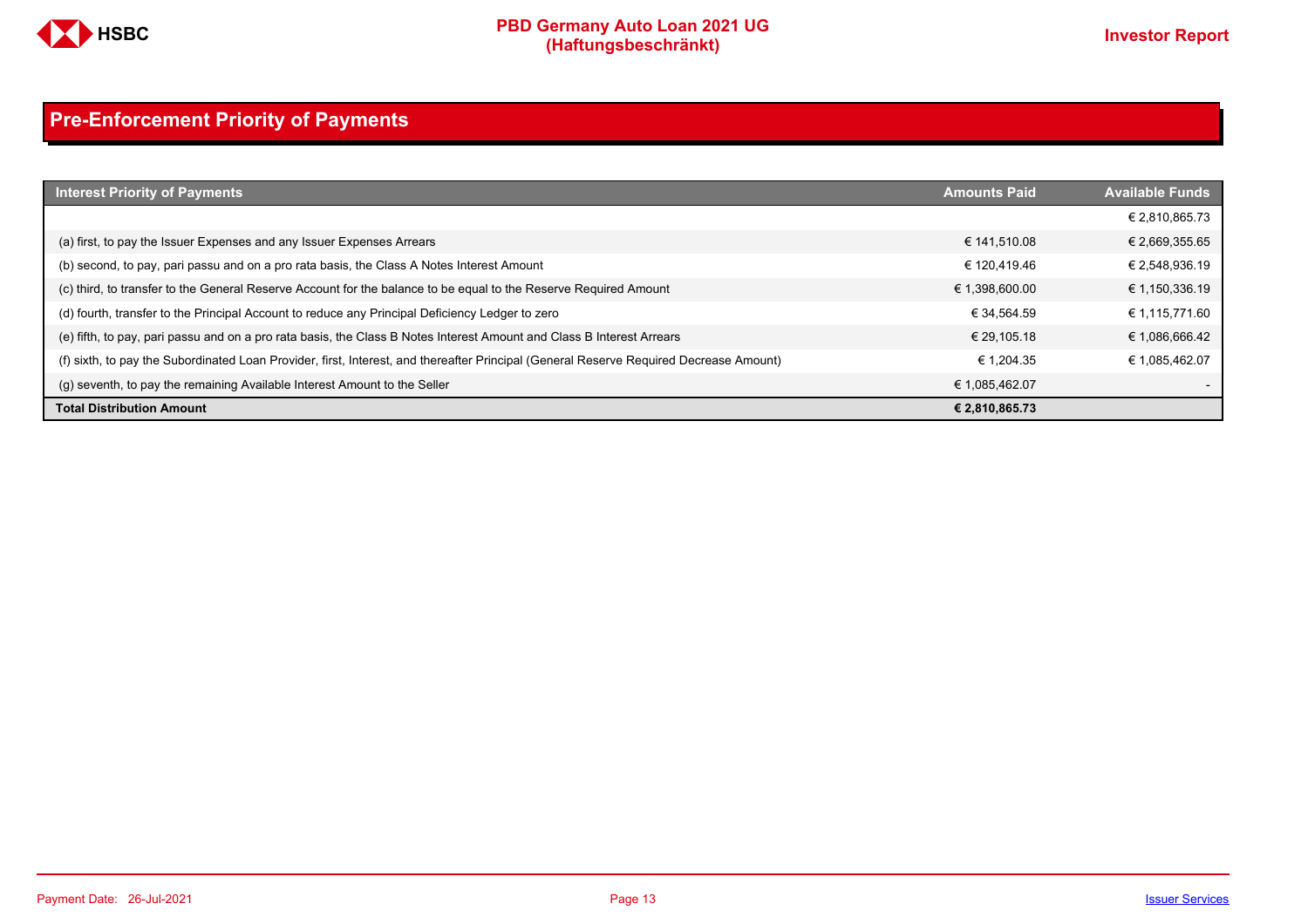

### <span id="page-13-0"></span>**Available Distribution Amounts**

| <b>Available Principal Collections</b>                           |                 |
|------------------------------------------------------------------|-----------------|
| (a) Scheduled Principal                                          | € 10,412,802.66 |
| (b) Unscheduled Principal                                        | € 3,122,588.49  |
| (c) Deemed Collections less Deemed Collection Interest Component | € 148,731.12    |
| <b>Total Available Principal Collections</b>                     | € 13,684,122.27 |

| <b>Available Principal Amount</b>                                                    |                          |
|--------------------------------------------------------------------------------------|--------------------------|
| (a) All Principal Collections                                                        | € 13,684,122.27          |
| (b) The remaining balance standing to the credit of the Principal Account (if any)   | € 90.10                  |
| (c) all amounts to be transferred from the Interest Account to the Principal Account | € 34,564.59              |
| (d) The Further Notes Amount                                                         | $\overline{\phantom{a}}$ |
| (e) Any amounts credited to the Principal Account Ledger                             |                          |
| <b>Total Available Principal Amount</b>                                              | € 13,718,776.96          |

| <b>Maximum Receivables Purchase Amount</b>                                               |                  |
|------------------------------------------------------------------------------------------|------------------|
| (a) the difference between:                                                              |                  |
| (i) The Aggegate Outstanding Note Principal Amount                                       | € 500,000,000.00 |
| minus                                                                                    |                  |
| (ii) the Aggregate Outstanding Principal Amount on the last day of the Collection Period | €486,281,223.04  |
| (b) The Available Principal Amount, less Additional Purchased Receivables                | € 13,718,776.96  |
| Maximum Receivables Purchase Amount (the lesser of (a) and (b) above)                    | € 13,718,776.96  |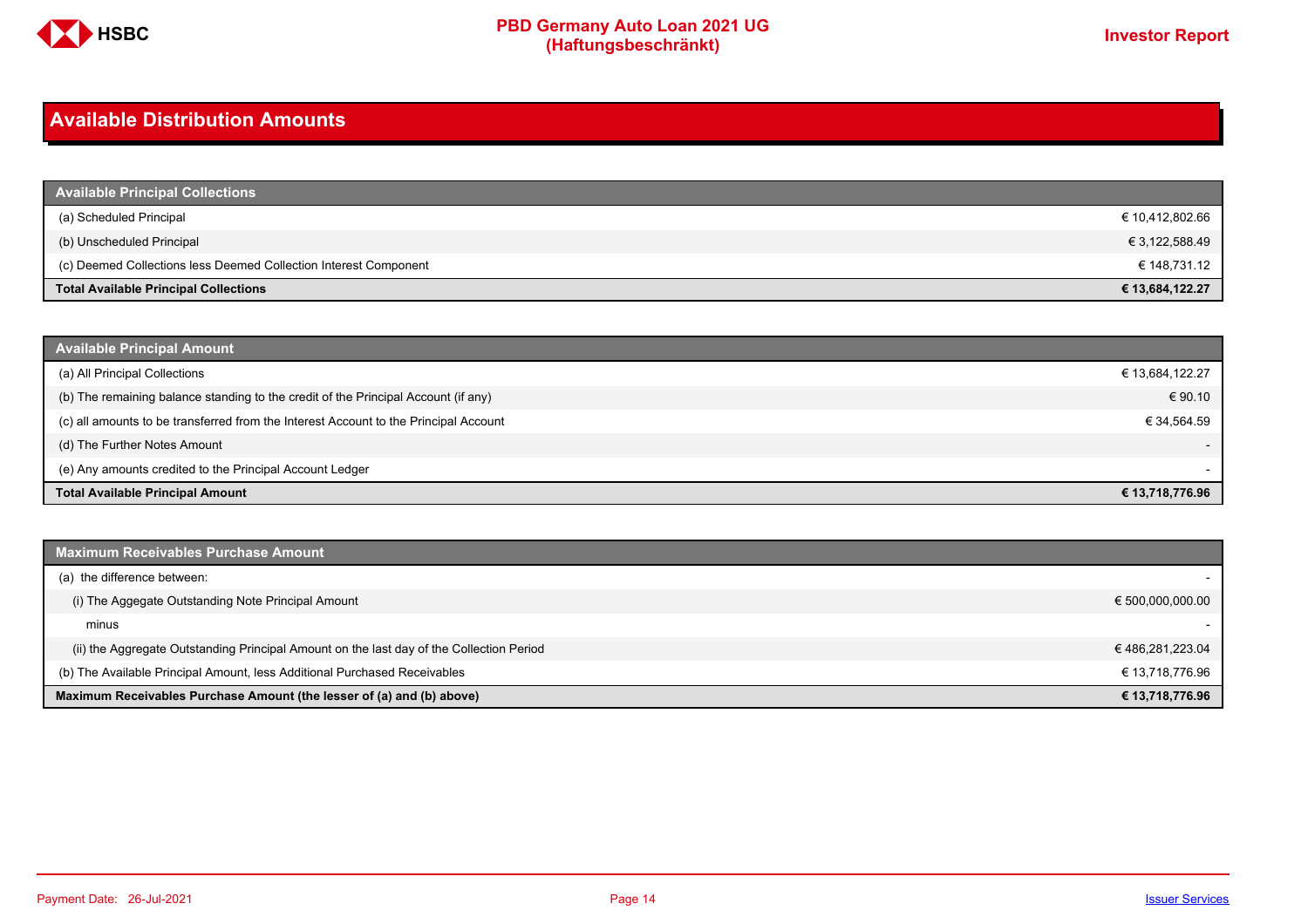

## <span id="page-14-0"></span>**Pre-Enforcement Priority of Payments**

| <b>Principal Priority of Payments</b>                                                                               | <b>Amounts Paid</b>      | <b>Available Funds</b> |
|---------------------------------------------------------------------------------------------------------------------|--------------------------|------------------------|
|                                                                                                                     |                          | € 13,718,776.96        |
| (a) first, to pay the Seller the Principal Component Purchase Price                                                 | € 13,718,505.73          | € 271.23               |
| (b) second, during the Revolving Period, to pay any amounts up to the Maximum Principal Account Ledger Amount       | € 271.23                 |                        |
| (c) third, on each Payment Date, to pay, pari passu and on a pro rata basis, the Class A Notes Amortisation Amount  |                          |                        |
| (d) fourth, on each Payment Date, to pay, pari passu and on a pro rata basis, the Class B Notes Amortisation Amount | $\overline{\phantom{0}}$ |                        |
| <b>Total Distribution Amount</b>                                                                                    | € 13,718,776.96          |                        |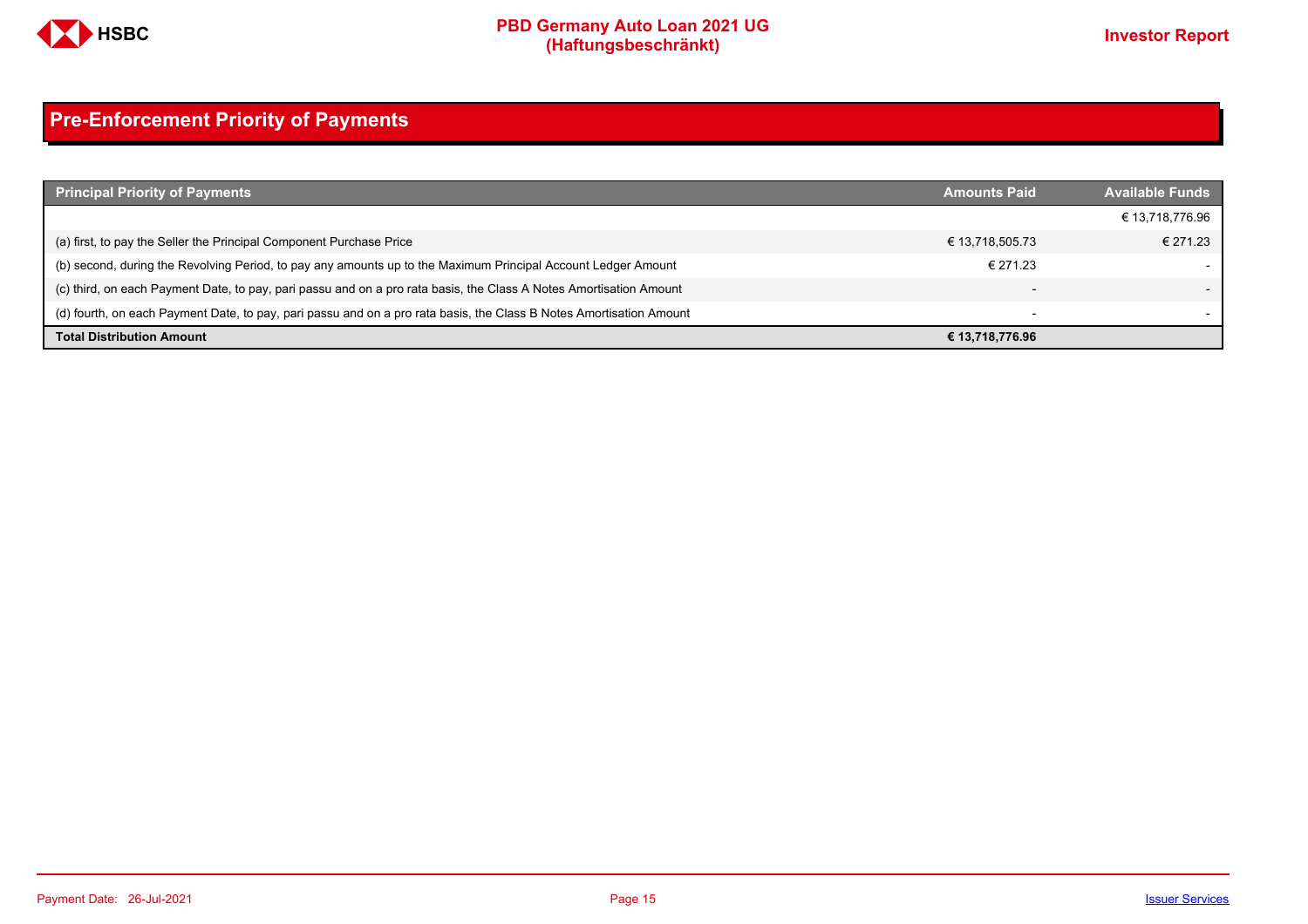

## <span id="page-15-0"></span>**Triggers & Events**

| <b>Transaction Events Summary</b> |    |
|-----------------------------------|----|
|                                   |    |
| Seller Event                      | No |
|                                   |    |
| Servicer Termination Event        | No |
|                                   |    |
| <b>Notification Event</b>         | No |
|                                   |    |
| <b>Issuer Event of Default</b>    | No |
|                                   |    |
| <b>Amortisation Event</b>         | No |
|                                   |    |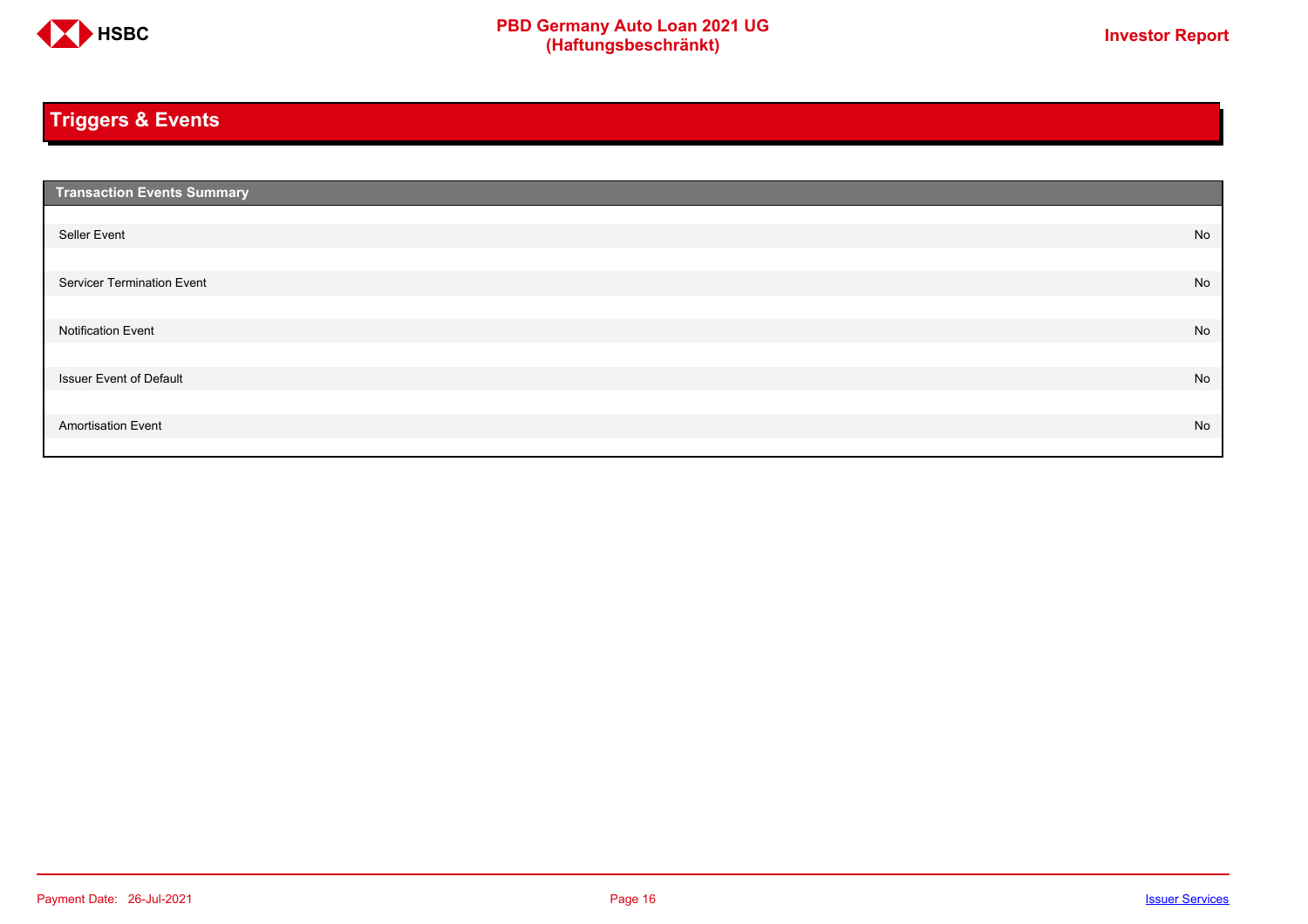

## <span id="page-16-0"></span>**Counterparty Ratings**

|                                      |                          |               |                | Long Term |               |                | <b>Short Term</b> |               |
|--------------------------------------|--------------------------|---------------|----------------|-----------|---------------|----------------|-------------------|---------------|
| <b>Counterparty</b>                  | <b>Counterparty Role</b> | <b>Agency</b> | <b>Trigger</b> | Rating    | <b>Status</b> | <b>Trigger</b> | Rating            | <b>Status</b> |
| Elavon Financial Services DAC        | <b>Account Bank</b>      | Fitch         |                | AA.       | <b>Pass</b>   | F1             | $F1+$             | Pass          |
| <b>Elavon Financial Services DAC</b> | <b>Account Bank</b>      | Moodys        | A <sub>2</sub> | Aa2       | Pass          | $P-1$          | $P-1$             | Pass          |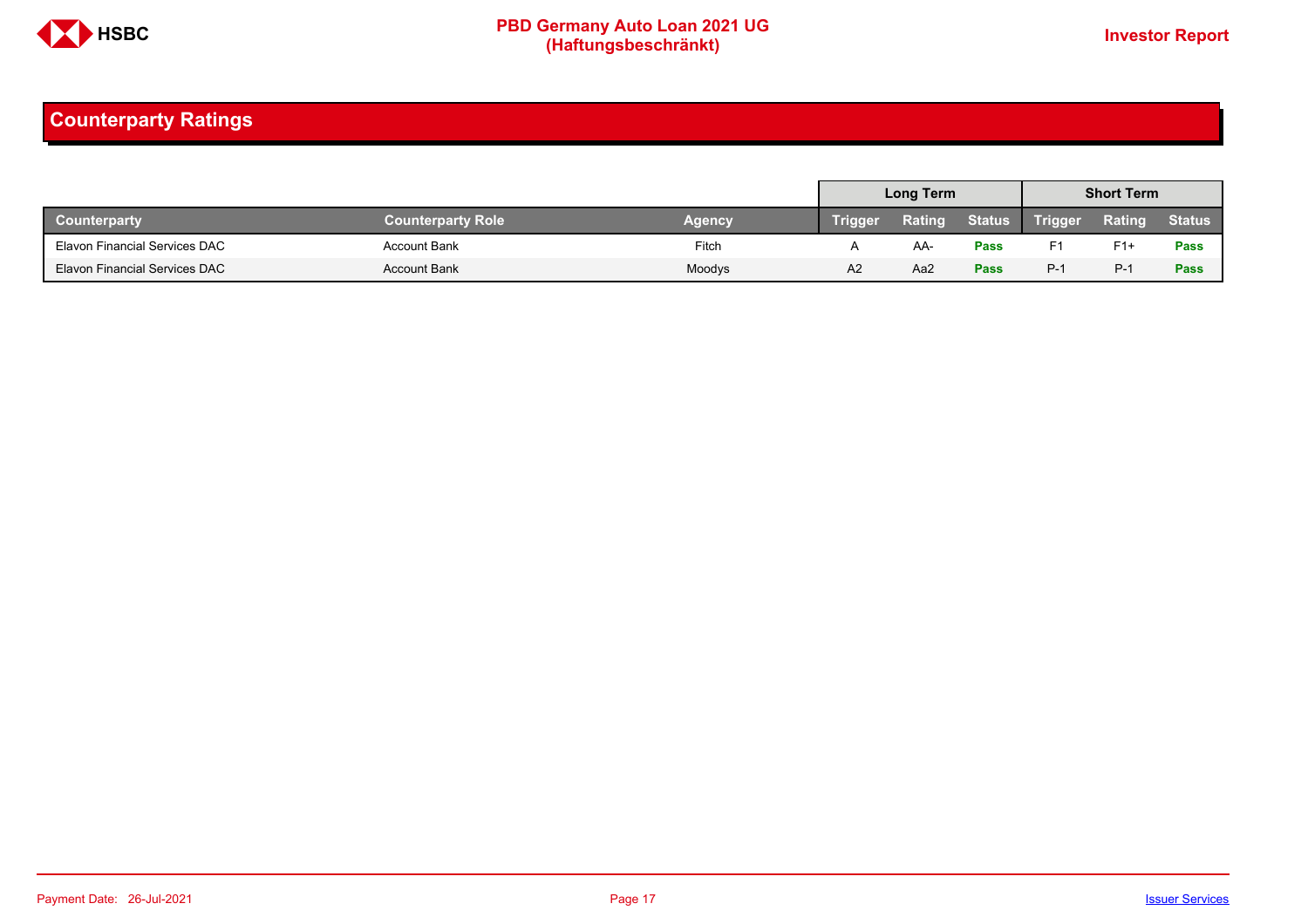

# **PBD Germany Auto Loan 2021 UG**<br>
(Haftungsbeschränkt)<br>
This area of the CHSD CHA (Haftungsbeschränkt)

## <span id="page-17-0"></span>**Portfolio Summary**

| Portfolio Statistics - Performing Receivables |            |
|-----------------------------------------------|------------|
| Top 1 Customer                                | 0.03%      |
| Top 10 Customers                              | 0.24%      |
| Top 20 Customers                              | 0.44%      |
| Average Balance per Customer                  | €11,346.35 |
| Weighted Average Discounted Interest Rate     | 3.34%      |
| Weighted Average OLTV                         | 84.23%     |
| Weighted Average Original Term (Months)       | 49.89      |
| Weighted Average RemainingTerm (Months)       | 33.89      |
| Weighted Average Seasoning (Months)           | 16         |
| <b>Balloon Amount</b>                         | 39.88%     |

| <b>Loan Portfolio</b>                                                |                              |                  |
|----------------------------------------------------------------------|------------------------------|------------------|
| Principal Opening Balance of performing and delinquent receivables : | Principal                    | € 499,999,909.90 |
|                                                                      | <b>Number of Contracts</b>   | 43,676           |
| Principal Receipts:                                                  | <b>Principal Scheduled</b>   | € 10,417,456.38  |
|                                                                      | <b>Principal Unscheduled</b> | € 3,109,306.34   |
| Principal Opening Balance of repurchased receivables:                | Principal                    | € 157,359.55     |
|                                                                      | <b>Number of Contracts</b>   | 557              |
| Losses (default amount):                                             | Principal                    | € 34,564.59      |
|                                                                      | <b>Number of Contracts</b>   | 3                |
| Principal Closing Balance:                                           | Principal                    | € 486,281,223.04 |
|                                                                      | <b>Number of Contracts</b>   | 43,119           |
| <b>Additional Receivables:</b>                                       | Principal                    | 13,718,505.73    |
|                                                                      | <b>Number of Contracts</b>   | 960              |
| Principal Closing Balance plus Additional Receivables                | Principal                    | 499,999,728.77   |
|                                                                      | <b>Number of Contracts</b>   | 44,079           |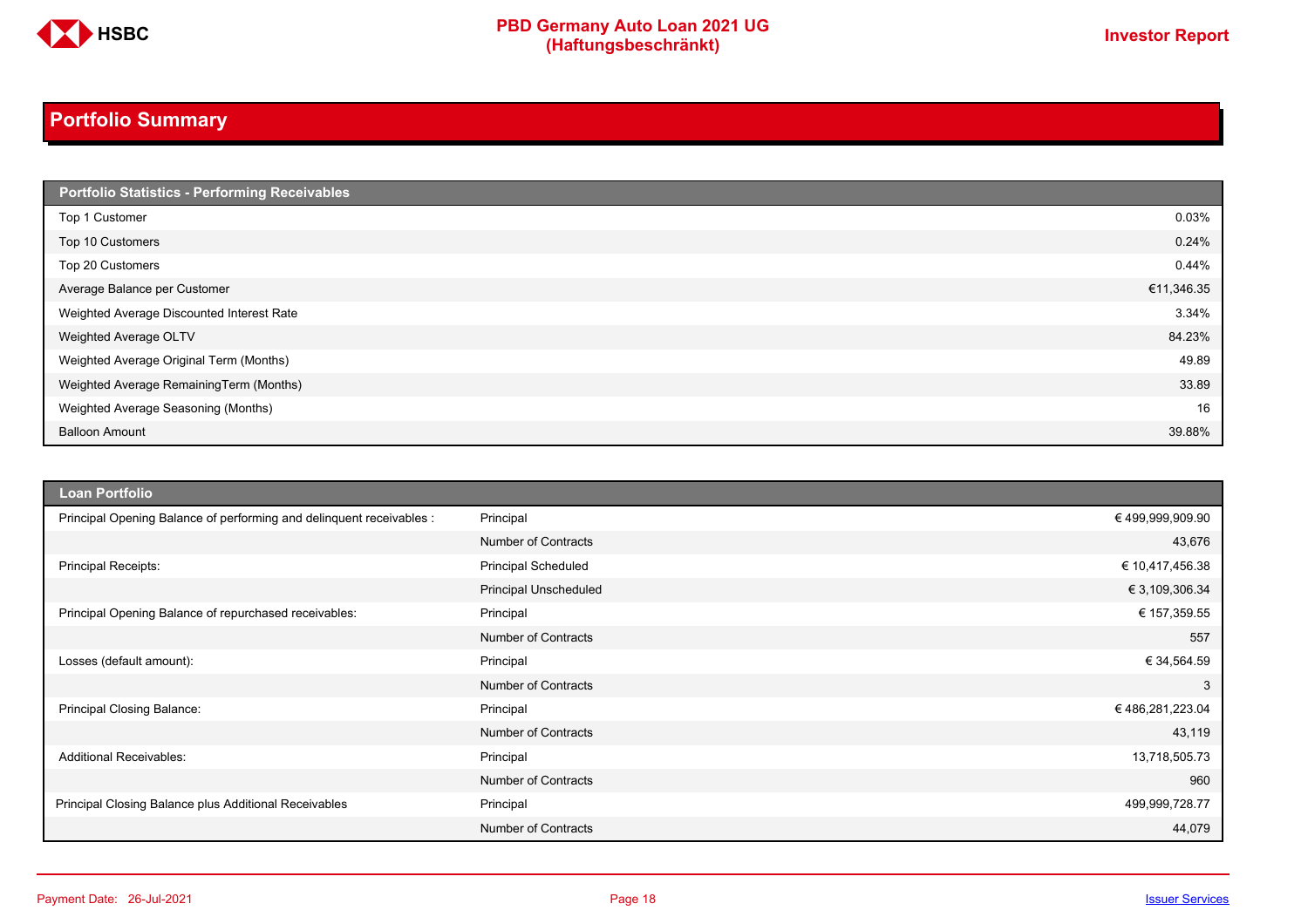

## **Portfolio Summary**

| <b>Performance Summary - Defaulted Receivables</b> | <b>Total</b> |
|----------------------------------------------------|--------------|
| <b>Current Defaulted Receivables</b>               | € 34,564.59  |
| Number of current Defaulted Receivables            | 3            |
| <b>Cumulative Defaulted Receivables</b>            | € 150,317.05 |
| Number of Cumulative Defaulted Receivables         | 12           |
| <b>Current Recoveries</b>                          | € 9,746.31   |
| Number of Current Recoveries                       | 4            |
| <b>Cumulative Recoveries</b>                       | € 59,182.80  |
| Number of Cumulative Recoveries                    | 9            |
| Net Cumulative Losses under Defaulted Receivables  | € 91,134.25  |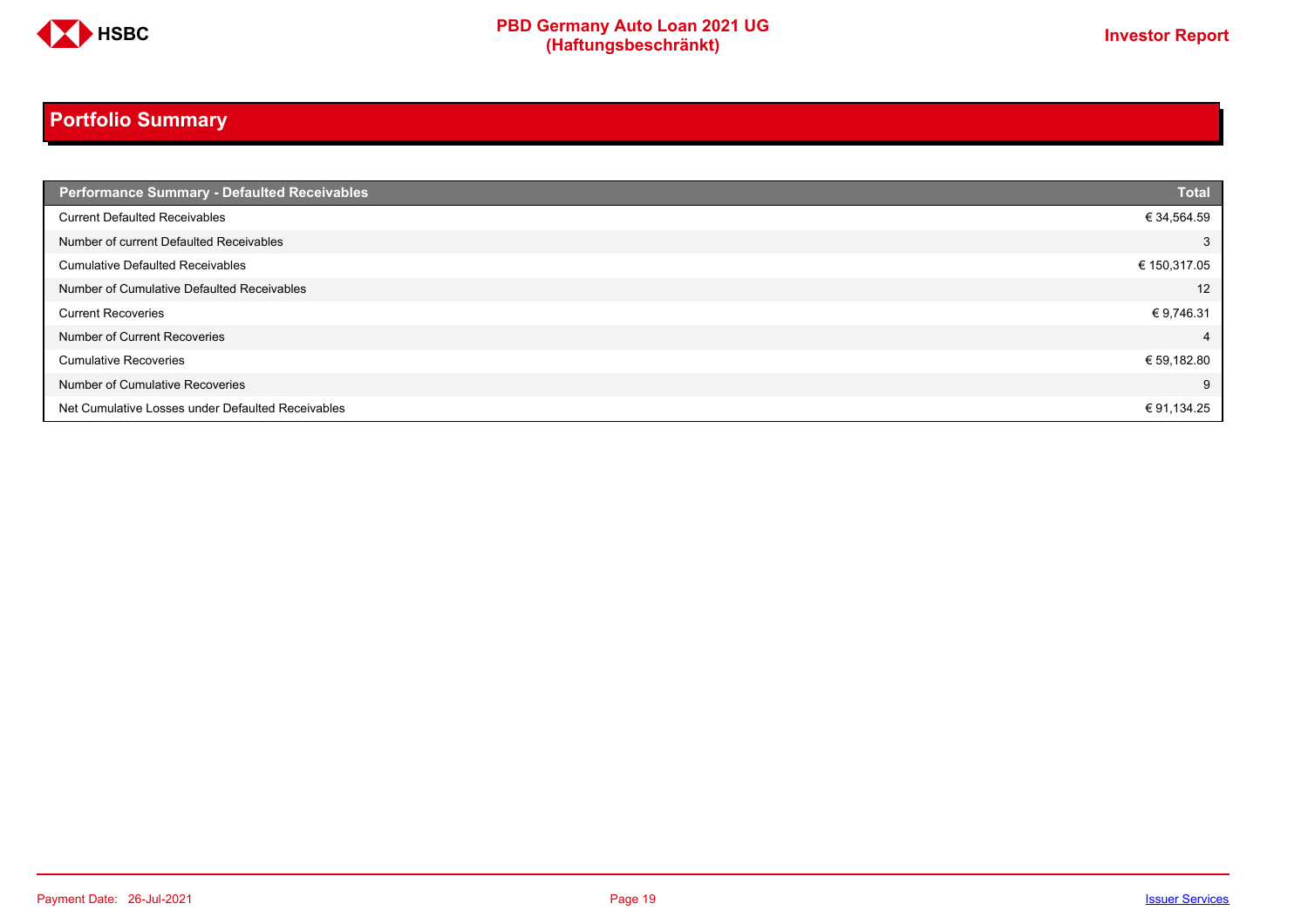

# **PBD Germany Auto Loan 2021 UG**<br>
(Haftungsbeschränkt)<br>
This area of the CHSD CHA (Haftungsbeschränkt)

## **Portfolio Summary**

| <b>Performance Summary - Loan Performance</b> | <b>Trigger Breached</b> | <b>Trigger</b>           | <b>Current Month</b>     |
|-----------------------------------------------|-------------------------|--------------------------|--------------------------|
| <b>Performance Ratios:</b>                    |                         |                          |                          |
| Constant Prepayment Rate (CPR)                |                         |                          | 7.39%                    |
| <b>Cumulative Default Ratio</b>               | N                       | 1.00%                    |                          |
| Average Delinquency Ratio                     | N                       | 4.00%                    | 0.74%                    |
| <b>Principal Deficiency Shortfall</b>         |                         | $\overline{\phantom{0}}$ | $\overline{\phantom{a}}$ |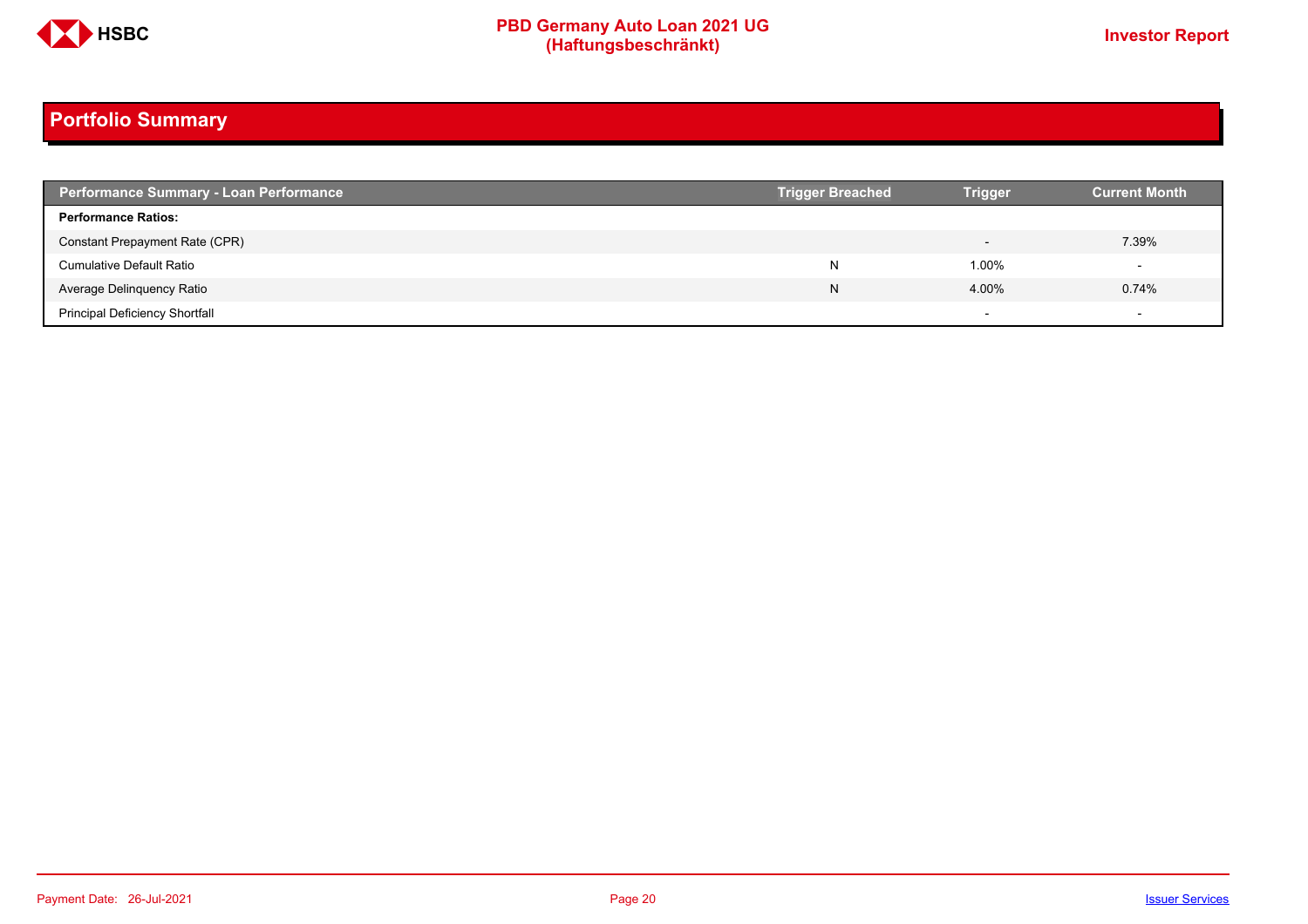

## <span id="page-20-0"></span>**Portfolio Concentration**

| <b>Concentration Limits</b>                                                                                                                                                                                                                                                                                                                                                                                                              | <b>Limit</b> | <b>Breached?</b> | <b>Actual</b><br>Amount | % of Total |
|------------------------------------------------------------------------------------------------------------------------------------------------------------------------------------------------------------------------------------------------------------------------------------------------------------------------------------------------------------------------------------------------------------------------------------------|--------------|------------------|-------------------------|------------|
|                                                                                                                                                                                                                                                                                                                                                                                                                                          |              |                  |                         |            |
| (a) the aggregate Outstanding Principal Amount of all Purchased Receivables that are Performing Receivables - as of such Subsequent<br>Purchase Date and taking into account all Additional Receivables to be purchased on such Subsequent Purchase Date:                                                                                                                                                                                |              |                  |                         |            |
|                                                                                                                                                                                                                                                                                                                                                                                                                                          |              |                  |                         |            |
| (i) which derive from Auto Loan Contracts in respect of Balloon Loans entered into with a Commercial Debtor does not exceed 35% of the<br>aggregate Outstanding Principal Amount of all Purchased Receivables that are Performing Receivables, taking into account those Additional<br>Receivables                                                                                                                                       | 35%          | N                | €140,089,416.20         | 28.02%     |
|                                                                                                                                                                                                                                                                                                                                                                                                                                          |              |                  |                         |            |
| (ii) which derive from Auto Loan Contracts entered into with a Commercial Debtor does not exceed 45% of the aggregate Outstanding<br>Principal Amount of all Purchased Receivables that are Performing Receivables, taking into account those Additional Receivables                                                                                                                                                                     | 45%          | N                | €205,442,656.73         | 41.09%     |
|                                                                                                                                                                                                                                                                                                                                                                                                                                          |              |                  |                         |            |
| (iii) which derive from Auto Loan Contracts in respect of Balloon Loans does not exceed 85% of the aggregate Outstanding Principal<br>Amount of all Purchased Receivables that are Performing Receivables, taking into account those Additional Receivables                                                                                                                                                                              | 85%          | N                | €364,016,424.53         | 72.80%     |
|                                                                                                                                                                                                                                                                                                                                                                                                                                          |              |                  |                         |            |
| (iv) which derive from Auto Loan Contracts entered into to purchase Used Cars does not exceed 35% of the aggregate Outstanding<br>Principal Amount of all Purchased Receivables that are Performing Receivables, taking into account those Additional Receivables; and                                                                                                                                                                   | 35%          | N.               | €166.275.526.80         | 33.26%     |
|                                                                                                                                                                                                                                                                                                                                                                                                                                          |              |                  |                         |            |
| (v) which are owed by the same Debtor does not exceed 0.05% of the aggregate Outstanding Principal Amount of all Purchased<br>Receivables that are Performing Receivables, taking into account those Additional Receivables                                                                                                                                                                                                              | 0.05%        | N                | €150.895.89             | 0.03%      |
|                                                                                                                                                                                                                                                                                                                                                                                                                                          |              |                  |                         |            |
| (b) the aggregate of the Balloon Amounts in respect of all Purchased Receivables that are Performing Receivables as of such date, taking into<br>account all Additional Receivables to be purchased on such Subsequent Purchase Date, is less than 60% of the aggregate Outstanding<br>Principal Amount of all Purchased Receivables that are Performing Receivables, taking into account those Additional Receivables                   | 60%          | N                | €199,386,026.09         | 39.88%     |
|                                                                                                                                                                                                                                                                                                                                                                                                                                          |              |                  |                         |            |
| (c) the average remaining term of the Auto Loan Contracts from which the Performing Receivables that are Performing Receivables arise.<br>taking into account all Additional Receivables to be purchased on such Subsequent Purchase Date, weighted by the Outstanding Principal<br>Amount of the Performing Receivables that are Performing Receivables, taking into account those Additional Receivables, does not exceed 46<br>months | 46           | N                | 33.89                   |            |
|                                                                                                                                                                                                                                                                                                                                                                                                                                          |              |                  |                         |            |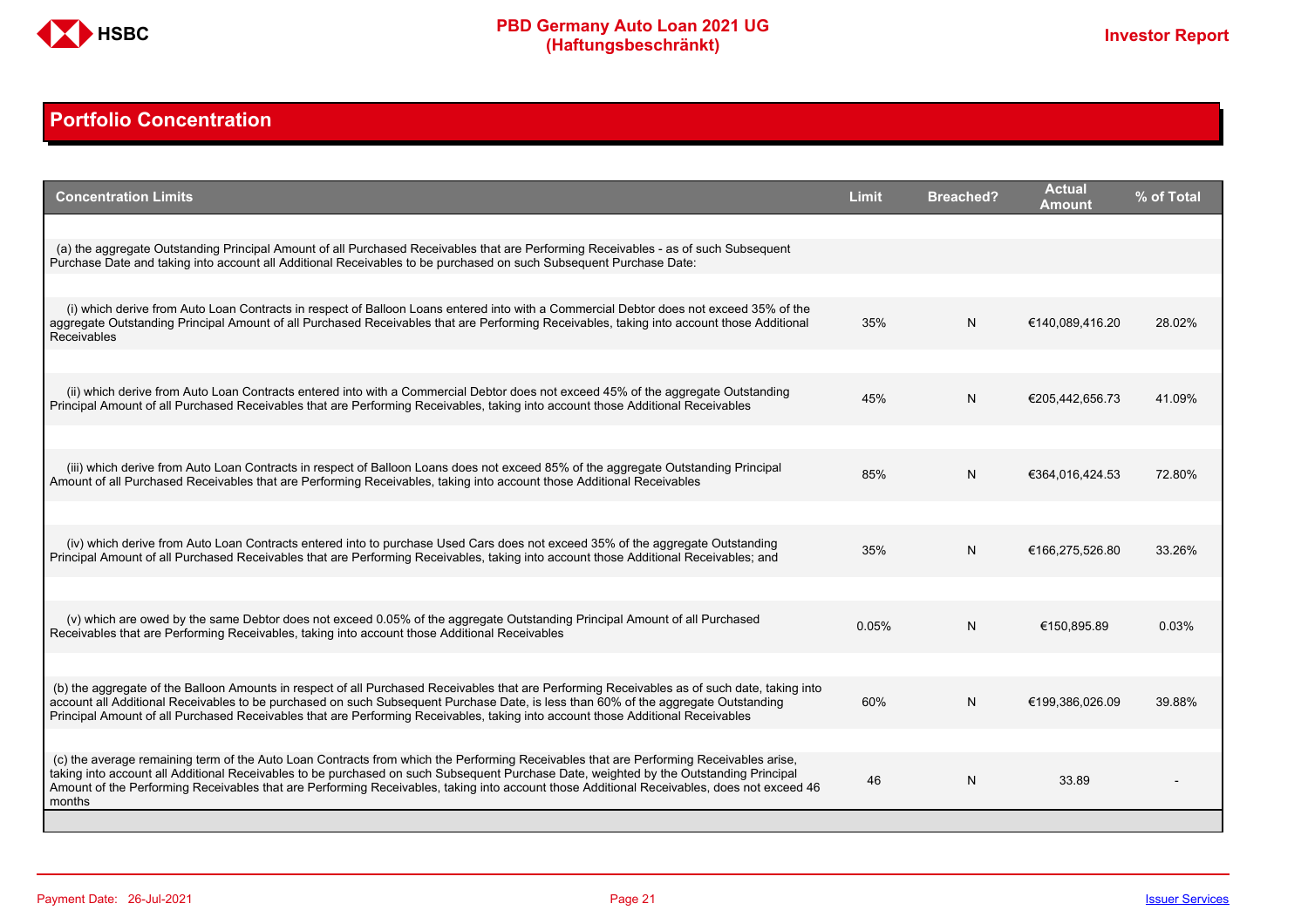

## <span id="page-21-0"></span>**Balance Sheet**

| <b>Assets</b>                            |                          | <b>Liabilities</b>                                 |
|------------------------------------------|--------------------------|----------------------------------------------------|
| <b>Principal Outstanding Balance</b>     |                          | <b>Principal Amount Outstanding</b>                |
| <b>Performing Receivables</b>            | €486,281,223.04          | €466,200,000.00<br>Class A Notes                   |
| <b>Additional Receivables</b>            | €13,718,505.73           | €33,800,000.00<br>Class B Notes                    |
| <b>Net Outstanding Receivable Amount</b> | €499,999,728.77          | €500,000,000.00<br><b>Notes</b>                    |
|                                          |                          |                                                    |
| Reserves                                 |                          | Liabilities                                        |
| <b>General Reserve Account</b>           | €1,398,600.00            | <b>General Reserve Liability</b><br>€1,398,600.00  |
| <b>General Collection Account</b>        | $\overline{\phantom{a}}$ | <b>General Collection Liability</b>                |
| <b>Interest Account</b>                  | $\overline{\phantom{a}}$ | Interest Account                                   |
| Principal Account                        | €271.23                  |                                                    |
| <b>Total Assets</b>                      | €501,398,600.00          | <b>Principal Account Ledger</b><br>€501,398,600.00 |

| <b>Liabilities</b>                  |                 |
|-------------------------------------|-----------------|
| <b>Principal Amount Outstanding</b> |                 |
| Class A Notes                       | €466,200,000.00 |
| Class B Notes                       | €33,800,000.00  |
| <b>Notes</b>                        | €500,000,000.00 |
|                                     |                 |
| <b>Liabilities</b>                  |                 |
| <b>General Reserve Liability</b>    | €1,398,600.00   |
| <b>General Collection Liability</b> | ٠               |
| <b>Interest Account</b>             |                 |
|                                     |                 |
| <b>Principal Account Ledger</b>     | €501,398,600.00 |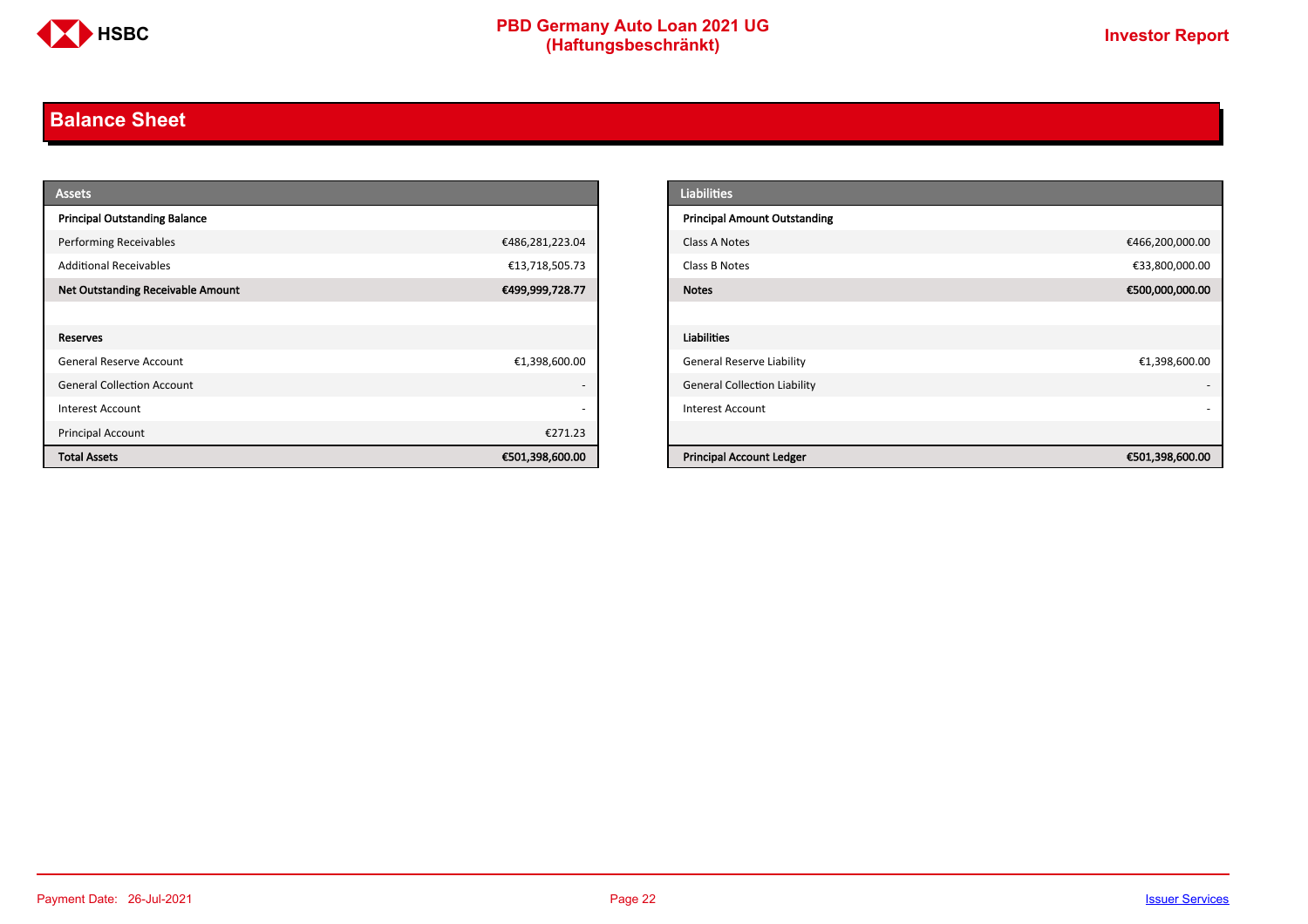

| <b>Delinguent Receivables</b> | <b>Total Current Principal Balance</b> | % Total Current Balance | <b>Number of Loans</b> | % Number of Loans |
|-------------------------------|----------------------------------------|-------------------------|------------------------|-------------------|
| $0 < 30$ days                 | € 499,311,085.39                       | 99.86%                  | 44,002                 | 99.85%            |
| $30 < 60$ days                | € 465.111.26                           | 0.09%                   | 43                     | 0.10%             |
| $60 < 90$ days                | € 164.296.47                           | 0.03%                   | 16                     | 0.04%             |
| $90 < 120$ days               | € 19.875.68                            | $0.00\%$                |                        | $0.00\%$          |
| 120 < 150 days                | € 39,359.97                            | 0.01%                   |                        | 0.01%             |
| <b>Grand Total</b>            | € 499,999,728.77                       | 100.00%                 | 44,067                 | 100.00%           |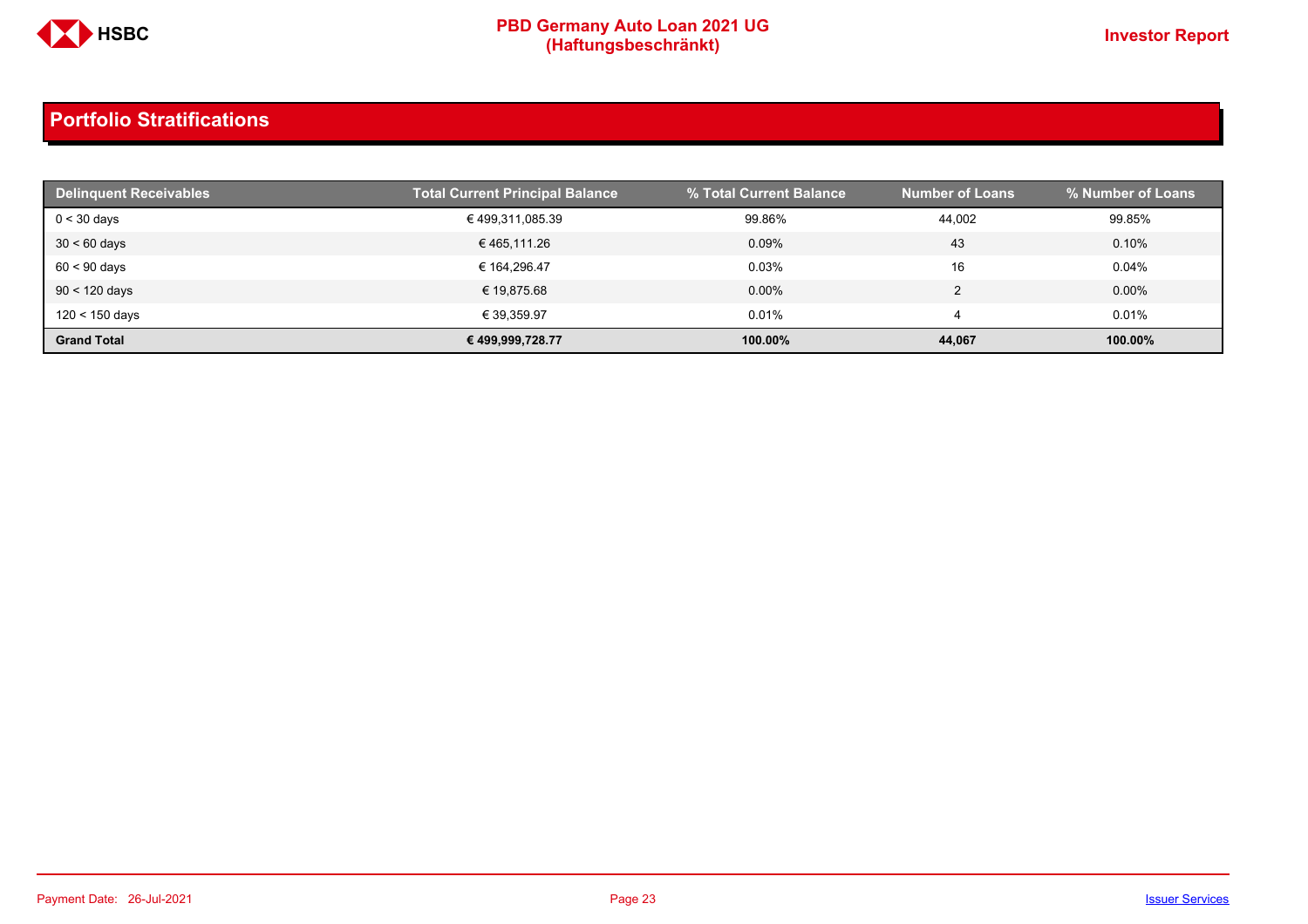

| <b>Vehicle Type</b> | <b>Total Current Principal Balance</b> |         | <b>Number of Loans</b> | % Number of Loans |
|---------------------|----------------------------------------|---------|------------------------|-------------------|
| New                 | € 333,724,201.97                       | 66.74%  | 22,734                 | 51.59%            |
| Used                | € 166,275,526.80                       | 33.26%  | 21,333                 | 48.41%            |
| <b>Grand Total</b>  | € 499,999,728.77                       | 100.00% | 44,067                 | 100.00%           |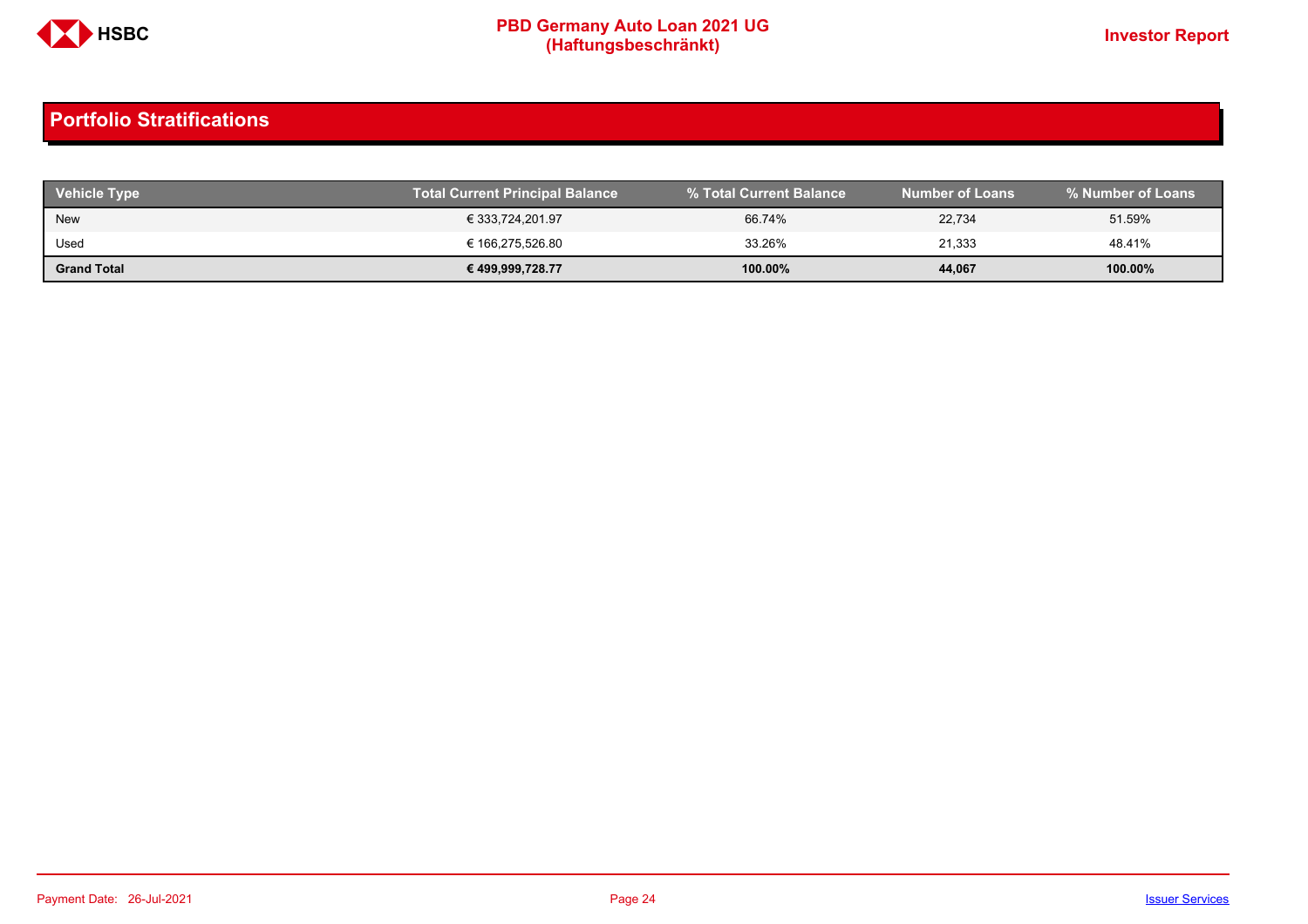

| <b>Customer Type</b> | <b>Total Current Principal Balance</b> | I % Total Current Balance <b>\</b> | <b>Number of Loans</b> | % Number of Loans |
|----------------------|----------------------------------------|------------------------------------|------------------------|-------------------|
| Commercial           | € 205,442,656.73                       | 41.09%                             | 15,640                 | 35.49%            |
| Consumer             | € 294.557.072.04                       | 58.91%                             | 28,427                 | 64.51%            |
| <b>Grand Total</b>   | € 499,999,728.77                       | 100.00%                            | 44,067                 | 100.00%           |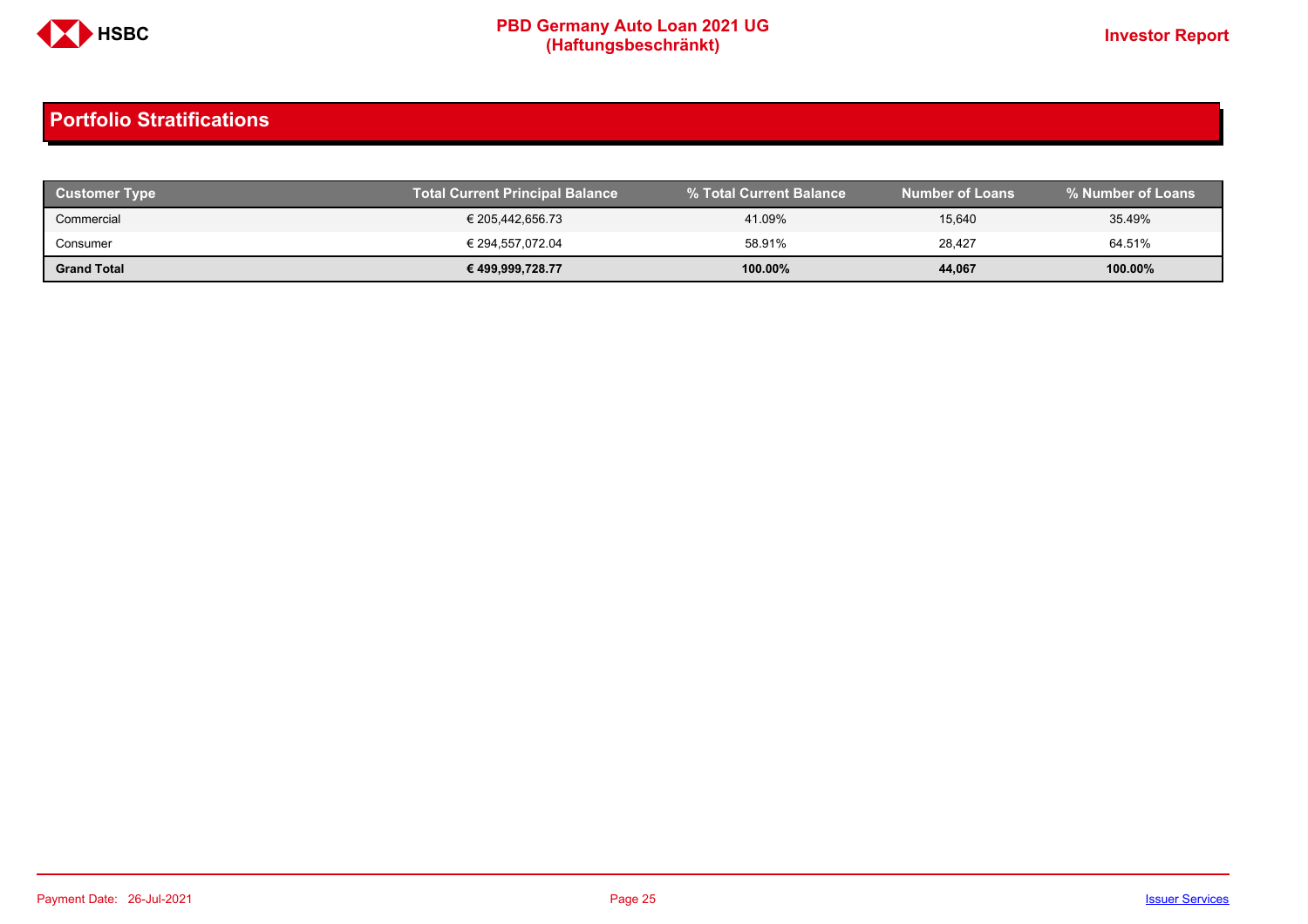

| <b>Contract Type</b> | <b>Total Current Principal Balance</b> |            | <b>Number of Loans</b> | % Number of Loans |
|----------------------|----------------------------------------|------------|------------------------|-------------------|
| Balloon              | € 364,016,424.53                       | 72.80%     | 26,301                 | 59.68%            |
| Standard             | € 135.983.304.24                       | 27.20%     | 17.766                 | 40.32%            |
| <b>Grand Total</b>   | € 499,999,728.77                       | $100.00\%$ | 44,067                 | 100.00%           |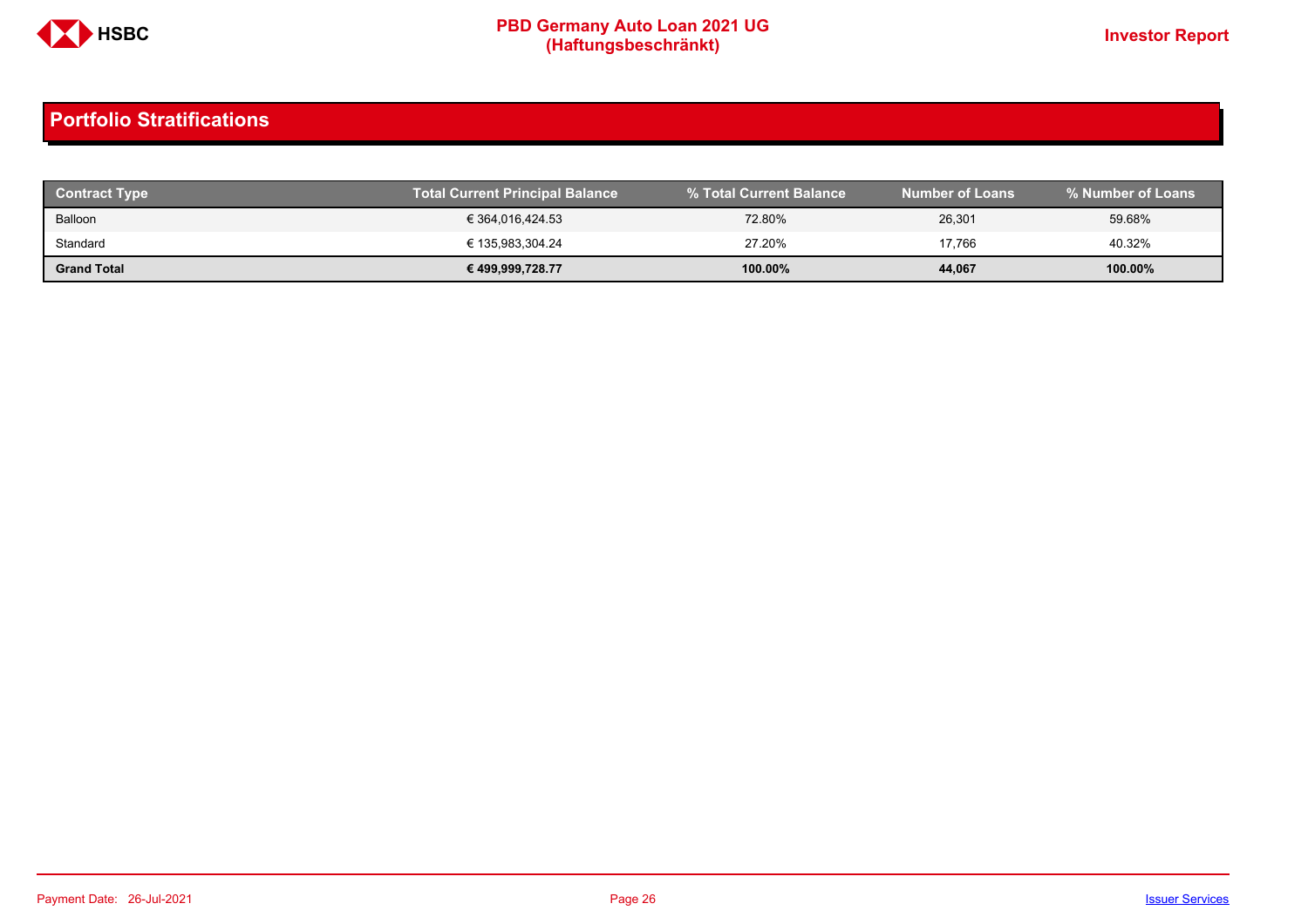

| <b>Initial Outstanding Balance</b> | <b>Total Current Principal Balance</b> | % Total Current Balance | <b>Number of Loans</b> | % Number of Loans |
|------------------------------------|----------------------------------------|-------------------------|------------------------|-------------------|
| < 2,500.00                         | € 339,424.74                           | 0.07%                   | 387                    | 0.88%             |
| 2,500.00 < 5,000.00                | €4,610,617.03                          | 0.92%                   | 2,043                  | 4.64%             |
| 5,000.00 < 7,500.00                | € 18,310,062.36                        | 3.66%                   | 4,541                  | 10.30%            |
| 7,500.00 < 10,000.00               | € 36,858,488.01                        | 7.37%                   | 6,007                  | 13.63%            |
| 10,000.00 < 12,500.00              | €46,226,022.94                         | 9.25%                   | 5,848                  | 13.27%            |
| 12,500.00 < 15,000.00              | € 48,465,198.65                        | 9.69%                   | 4,902                  | 11.12%            |
| 15,000.00 < 17,500.00              | € 51,964,369.16                        | 10.39%                  | 4,356                  | 9.88%             |
| 17,500.00 < 20,000.00              | € 55,095,445.49                        | 11.02%                  | 3,924                  | 8.90%             |
| 20,000.00 < 22,500.00              | € 58,168,323.23                        | 11.63%                  | 3,688                  | 8.37%             |
| 22,500.00 < 25,000.00              | € 52,093,192.85                        | 10.42%                  | 2,920                  | 6.63%             |
| 25,000.00 < 27,500.00              | € 38,754,167.78                        | 7.75%                   | 1,925                  | 4.37%             |
| 27,500.00 < 30,000.00              | € 29,272,147.92                        | 5.85%                   | 1,305                  | 2.96%             |
| 30,000.00 < 32,500.00              | € 22,082,189.79                        | 4.42%                   | 896                    | 2.03%             |
| 32,500.00 < 35,000.00              | € 14,497,728.51                        | 2.90%                   | 552                    | 1.25%             |
| 35,000.00 < 37,500.00              | € 9,338,477.10                         | 1.87%                   | 335                    | 0.76%             |
| 37,500.00 < 40,000.00              | € 6,471,196.58                         | 1.29%                   | 220                    | 0.50%             |
| 40,000.00 < 42,500.00              | € 3,187,364.63                         | 0.64%                   | 99                     | 0.22%             |
| 42,500.00 < 45,000.00              | € 2,165,028.19                         | 0.43%                   | 63                     | 0.14%             |
| 45,000.00 < 47,500.00              | € 836,986.26                           | 0.17%                   | 23                     | 0.05%             |
| 47,500.00 < 50,000.00              | € 661,017.59                           | 0.13%                   | 17                     | 0.04%             |
| 50,000.00 < 52,500.00              | € 218,540.13                           | 0.04%                   | 6                      | 0.01%             |
| 52,500.00 < 55,000.00              | € 277,764.25                           | 0.06%                   | $\overline{7}$         | 0.02%             |
| 57,500.00 < 60,000.00              | €44,473.16                             | 0.01%                   | $\mathbf{1}$           | $0.00\%$          |
| $= 60,000.00$                      | € 61,502.42                            | 0.01%                   | $\overline{2}$         | $0.00\%$          |
| <b>Grand Total</b>                 | € 499,999,728.77                       | 100.00%                 | 44,067                 | 100.00%           |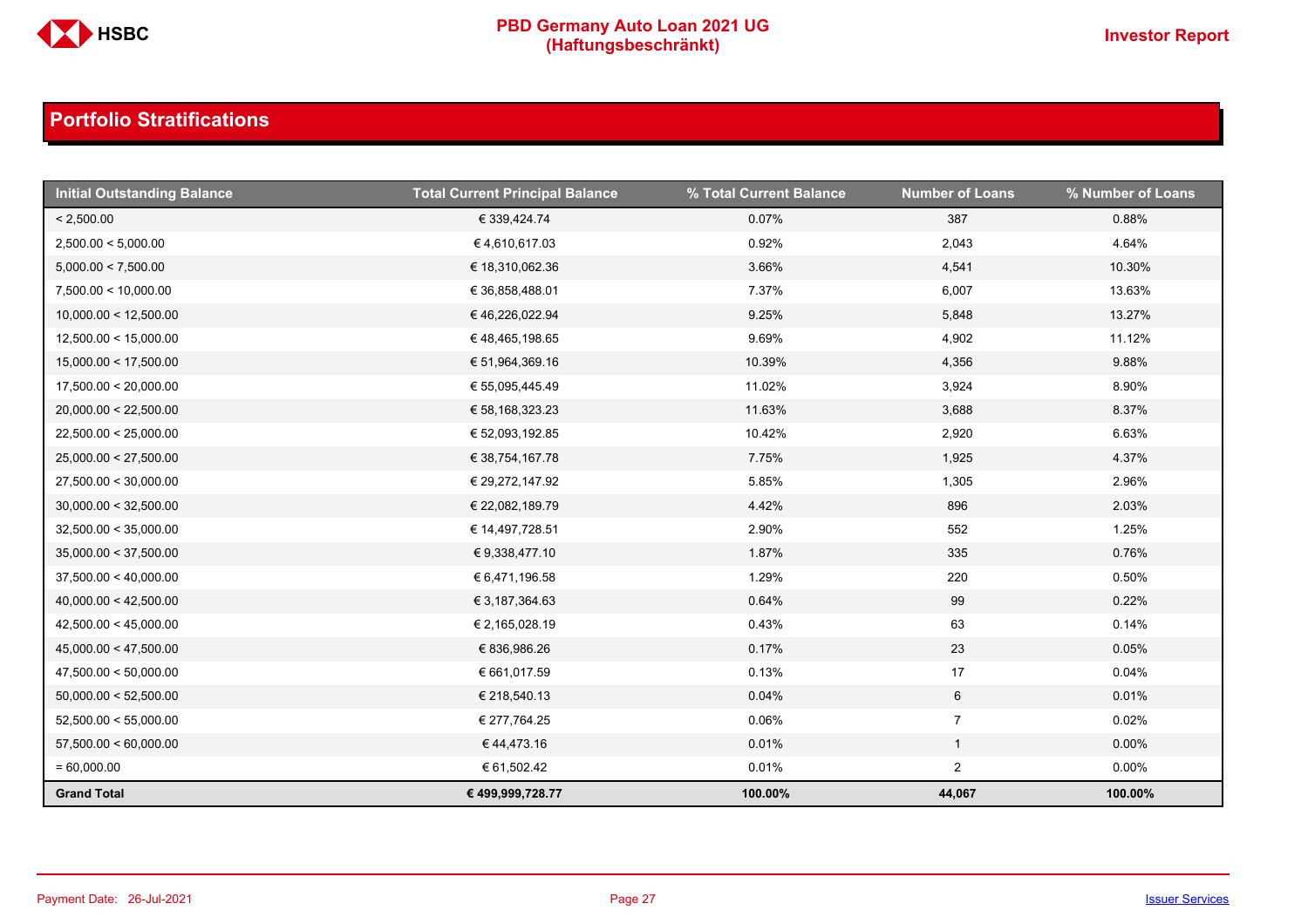

| <b>Remaining Outstanding Balance</b> | <b>Total Current Principal Balance</b> | % Total Current Balance | <b>Number of Loans</b> | % Number of Loans |
|--------------------------------------|----------------------------------------|-------------------------|------------------------|-------------------|
| < 2,500.00                           | €4,035,003.35                          | 0.81%                   | 3,592                  | 8.15%             |
| 2,500.00 < 5,000.00                  | € 19,282,436.51                        | 3.86%                   | 5,006                  | 11.36%            |
| 5,000.00 < 7,500.00                  | € 40,847,087.59                        | 8.17%                   | 6,495                  | 14.74%            |
| 7,500.00 < 10,000.00                 | € 58,825,670.42                        | 11.77%                  | 6,738                  | 15.29%            |
| 10,000.00 < 12,500.00                | € 60,404,203.29                        | 12.08%                  | 5,396                  | 12.24%            |
| 12,500.00 < 15,000.00                | € 61,591,408.37                        | 12.32%                  | 4,484                  | 10.18%            |
| 15,000.00 < 17,500.00                | € 62,653,998.88                        | 12.53%                  | 3,865                  | 8.77%             |
| 17,500.00 < 20,000.00                | € 54,917,895.06                        | 10.98%                  | 2,937                  | 6.66%             |
| 20,000.00 < 22,500.00                | € 43,718,932.87                        | 8.74%                   | 2,063                  | 4.68%             |
| 22,500.00 < 25,000.00                | € 33,028,161.07                        | 6.61%                   | 1,395                  | 3.17%             |
| 25,000.00 < 27,500.00                | € 24,866,202.22                        | 4.97%                   | 949                    | 2.15%             |
| 27,500.00 < 30,000.00                | € 15,611,593.01                        | 3.12%                   | 545                    | 1.24%             |
| 30,000.00 < 32,500.00                | € 9,233,654.15                         | 1.85%                   | 297                    | 0.67%             |
| 32,500.00 < 35,000.00                | € 5,284,319.89                         | 1.06%                   | 157                    | 0.36%             |
| 35,000.00 < 37,500.00                | € 2,315,463.04                         | 0.46%                   | 64                     | 0.15%             |
| 37,500.00 < 40,000.00                | € 1,852,348.22                         | 0.37%                   | 48                     | 0.11%             |
| 40,000.00 < 42,500.00                | € 822,521.29                           | 0.16%                   | 20                     | 0.05%             |
| 42,500.00 < 45,000.00                | € 566,939.56                           | 0.11%                   | 13                     | 0.03%             |
| 45,000.00 < 47,500.00                | €45,180.95                             | 0.01%                   | $\mathbf{1}$           | $0.00\%$          |
| 47,500.00 < 50,000.00                | €96,709.03                             | 0.02%                   | $\overline{a}$         | $0.00\%$          |
| <b>Grand Total</b>                   | € 499,999,728.77                       | 100.00%                 | 44,067                 | 100.00%           |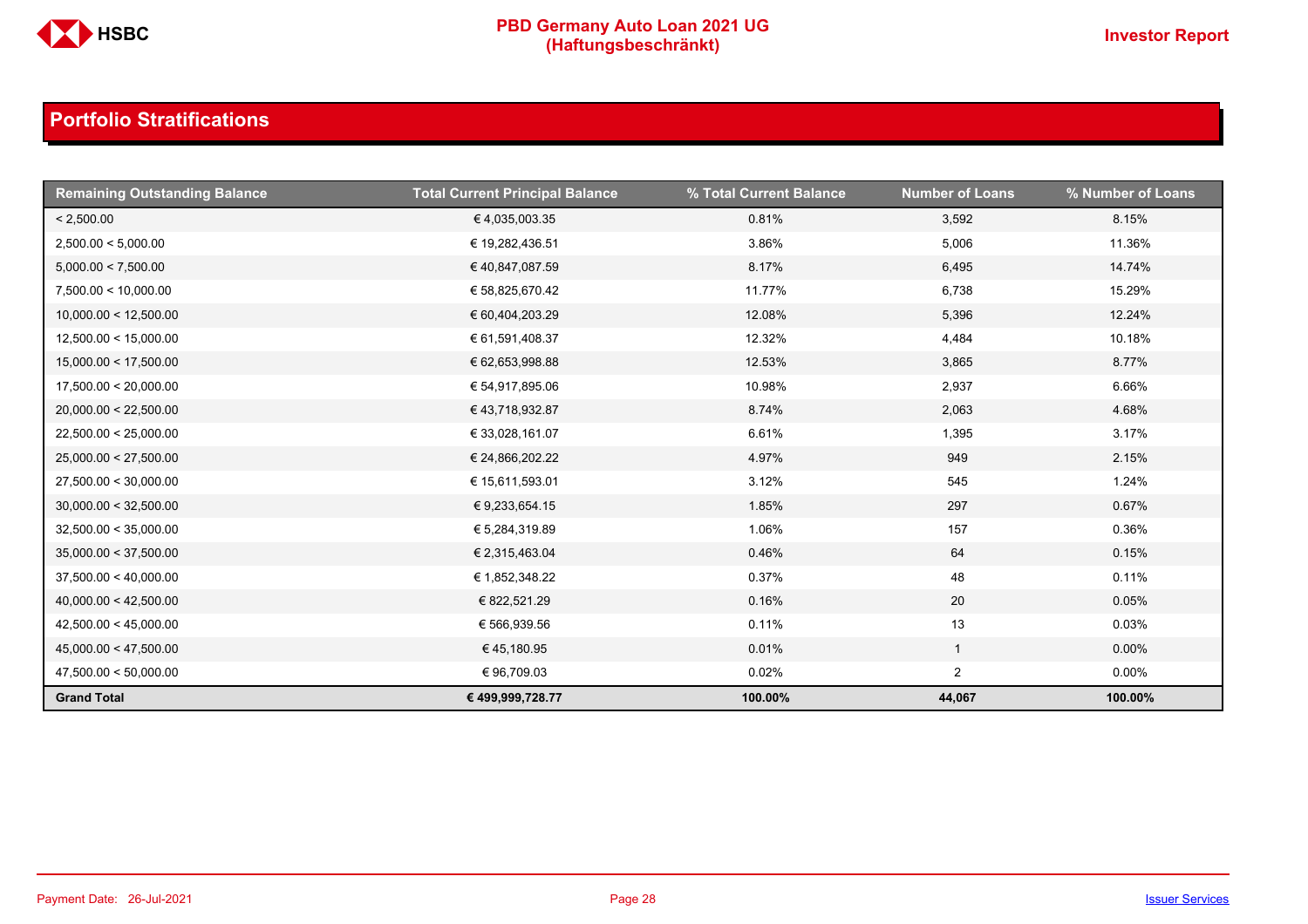

| <b>Original Term (Months)</b> | <b>Total Current Principal Balance</b> | % Total Current Balance | <b>Number of Loans</b> | % Number of Loans |
|-------------------------------|----------------------------------------|-------------------------|------------------------|-------------------|
| 6 < 12                        | € 8,333.00                             | $0.00\%$                | $\overline{7}$         | 0.02%             |
| 12 < 18                       | € 776,174.53                           | 0.16%                   | 299                    | 0.68%             |
| 18 < 24                       | € 816,959.23                           | 0.16%                   | 266                    | 0.60%             |
| 24 < 30                       | € 7,899,571.67                         | 1.58%                   | 1,742                  | 3.95%             |
| 30 < 36                       | € 2,054,288.42                         | 0.41%                   | 463                    | 1.05%             |
| 36 < 42                       | €44,882,441.09                         | 8.98%                   | 5,875                  | 13.33%            |
| 42 < 48                       | € 3,240,406.09                         | 0.65%                   | 459                    | 1.04%             |
| 48 < 54                       | € 331,206,599.72                       | 66.24%                  | 25,159                 | 57.09%            |
| 54 < 60                       | € 2,219,817.89                         | 0.44%                   | 256                    | 0.58%             |
| 60 < 66                       | € 82,509,658.15                        | 16.50%                  | 7,184                  | 16.30%            |
| 66 < 72                       | € 782,946.75                           | 0.16%                   | 94                     | 0.21%             |
| 72 < 78                       | € 8,257,663.43                         | 1.65%                   | 906                    | 2.06%             |
| 78 < 84                       | €484,756.63                            | 0.10%                   | 46                     | 0.10%             |
| $>= 84$                       | € 14,860,112.17                        | 2.97%                   | 1,311                  | 2.98%             |
| <b>Grand Total</b>            | € 499,999,728.77                       | 100.00%                 | 44,067                 | 100.00%           |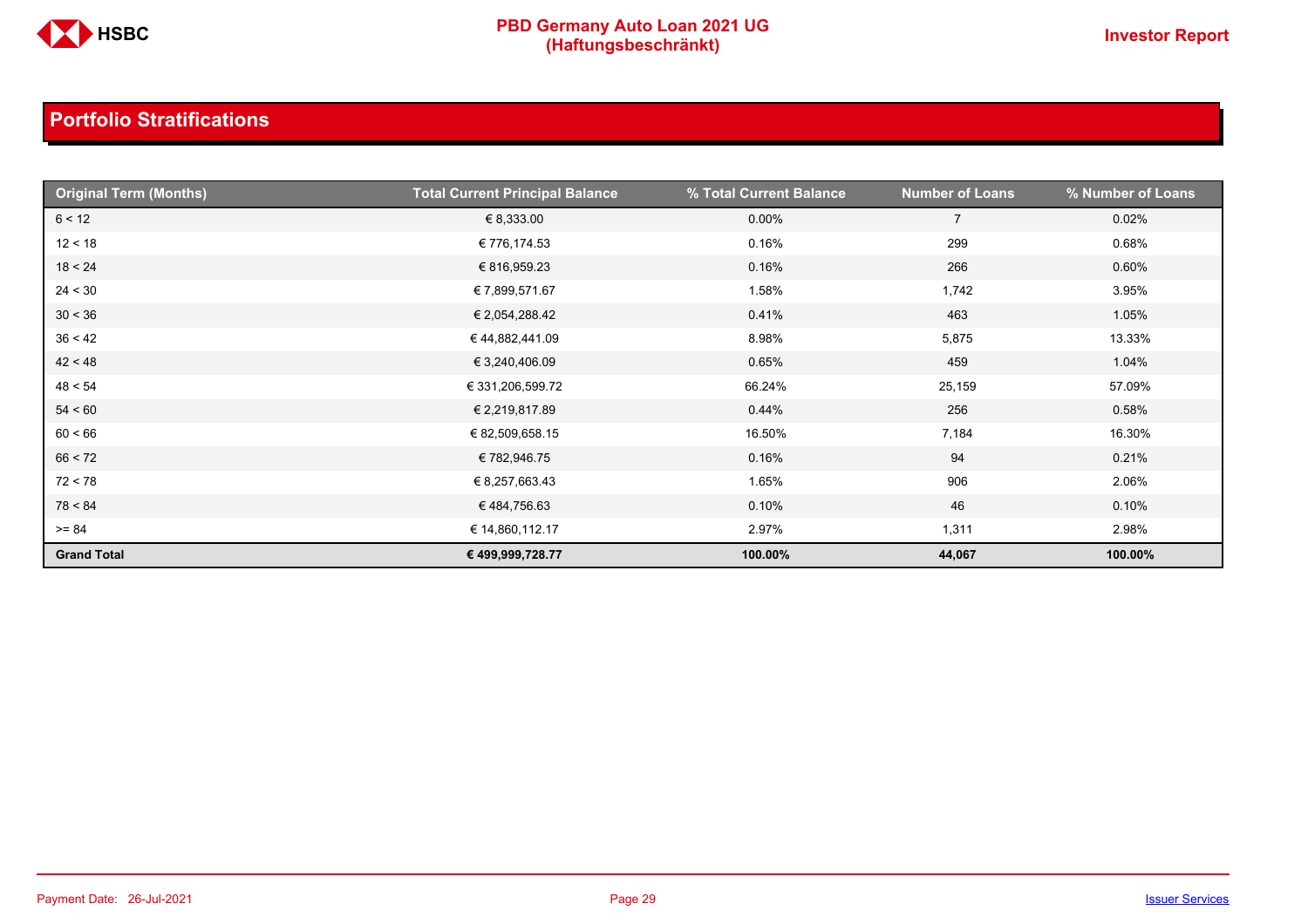

| <b>Remaining Term (Months)</b> | <b>Total Current Principal Balance</b> | % Total Current Balance | <b>Number of Loans</b> | % Number of Loans |
|--------------------------------|----------------------------------------|-------------------------|------------------------|-------------------|
| < 6                            | € 6,152,030.51                         | 1.23%                   | 2,290                  | 5.20%             |
| 6 < 12                         | € 11,972,151.70                        | 2.39%                   | 2,155                  | 4.89%             |
| 12 < 18                        | € 35,182,715.35                        | 7.04%                   | 4,309                  | 9.78%             |
| 18 < 24                        | € 61,007,883.98                        | 12.20%                  | 5,743                  | 13.03%            |
| 24 < 30                        | € 77,918,041.45                        | 15.58%                  | 6,778                  | 15.38%            |
| 30 < 36                        | € 83,445,331.99                        | 16.69%                  | 6,548                  | 14.86%            |
| 36 < 42                        | € 90,496,871.20                        | 18.10%                  | 6,572                  | 14.91%            |
| 42 < 48                        | € 71,951,855.68                        | 14.39%                  | 4,819                  | 10.94%            |
| 48 < 54                        | € 26,997,743.57                        | 5.40%                   | 2,133                  | 4.84%             |
| 54 < 60                        | € 18,318,941.21                        | 3.66%                   | 1,380                  | 3.13%             |
| 60 < 66                        | € 5,095,072.16                         | 1.02%                   | 459                    | 1.04%             |
| 66 < 72                        | €4,872,393.06                          | 0.97%                   | 380                    | 0.86%             |
| 72 < 78                        | € 4,553,754.78                         | 0.91%                   | 350                    | 0.79%             |
| 78 < 84                        | € 2,034,942.13                         | 0.41%                   | 151                    | 0.34%             |
| <b>Grand Total</b>             | € 499,999,728.77                       | 100.00%                 | 44,067                 | 100.00%           |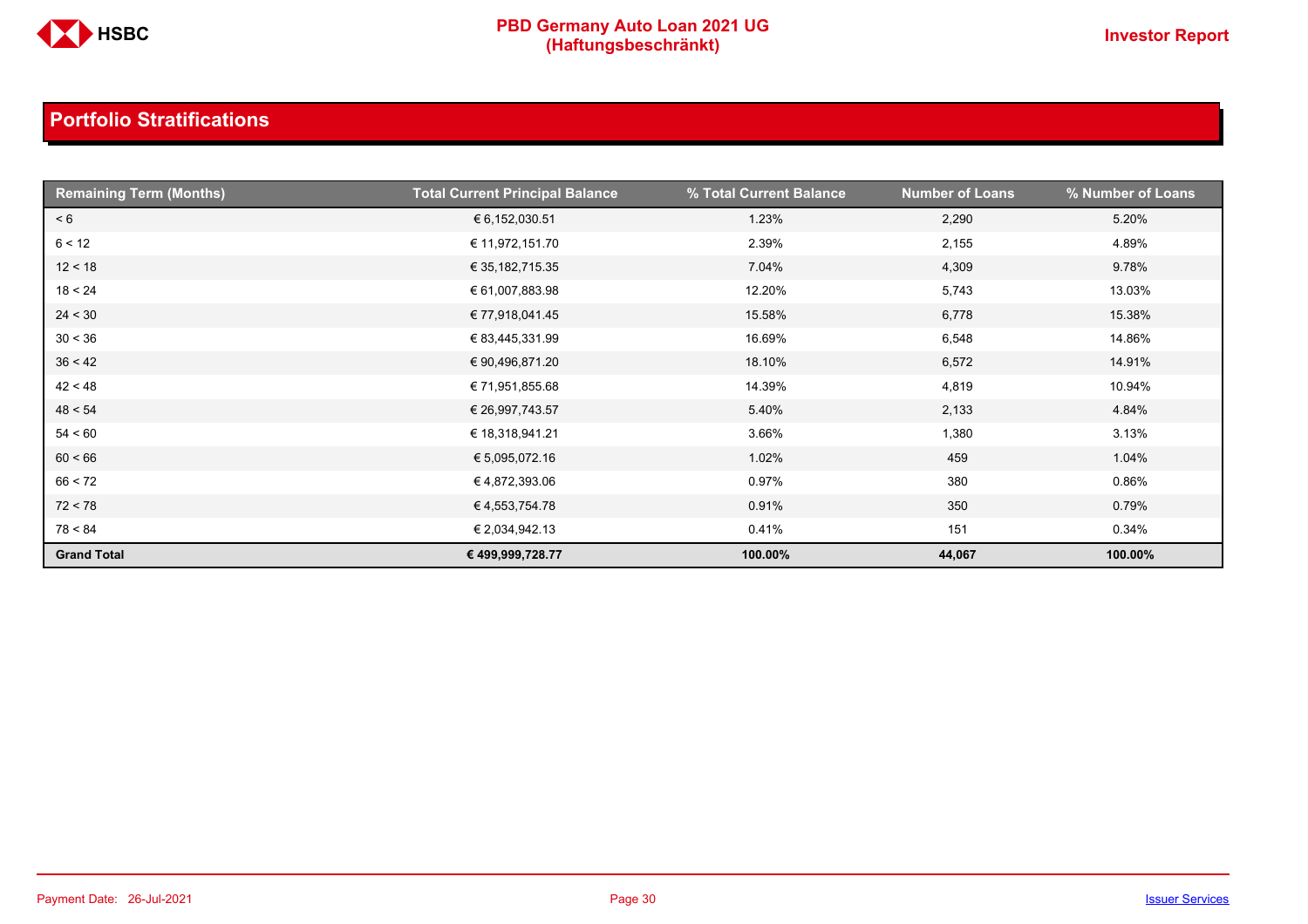

| <b>Seasoning (Months)</b> | <b>Total Current Principal Balance</b> | % Total Current Balance | <b>Number of Loans</b> | % Number of Loans |
|---------------------------|----------------------------------------|-------------------------|------------------------|-------------------|
| < 6                       | € 60,411,750.06                        | 12.08%                  | 4,403                  | 9.99%             |
| 6 < 12                    | € 132,199,882.28                       | 26.44%                  | 10,407                 | 23.62%            |
| 12 < 18                   | € 102,079,090.82                       | 20.42%                  | 8,748                  | 19.85%            |
| 18 < 24                   | € 95,093,353.23                        | 19.02%                  | 8,629                  | 19.58%            |
| 24 < 30                   | € 61,837,011.62                        | 12.37%                  | 6,004                  | 13.62%            |
| 30 < 36                   | € 34,647,229.30                        | 6.93%                   | 3,889                  | 8.83%             |
| 36 < 42                   | € 7,753,366.14                         | 1.55%                   | 912                    | 2.07%             |
| 42 < 48                   | €4,797,997.74                          | 0.96%                   | 621                    | 1.41%             |
| 48 < 54                   | € 550,102.99                           | 0.11%                   | 206                    | 0.47%             |
| 54 < 60                   | €490,990.37                            | 0.10%                   | 158                    | 0.36%             |
| 60 < 66                   | € 84,464.29                            | 0.02%                   | 50                     | 0.11%             |
| 66 < 72                   | € 34,858.56                            | 0.01%                   | 20                     | 0.05%             |
| 72 < 78                   | € 11,166.89                            | $0.00\%$                | $\overline{7}$         | 0.02%             |
| 78 < 84                   | € 8,464.48                             | $0.00\%$                | 11                     | 0.02%             |
| $>= 84$                   | $\overline{\phantom{a}}$               | 0.00%                   | $\overline{2}$         | $0.00\%$          |
| <b>Grand Total</b>        | € 499,999,728.77                       | 100.00%                 | 44,067                 | 100.00%           |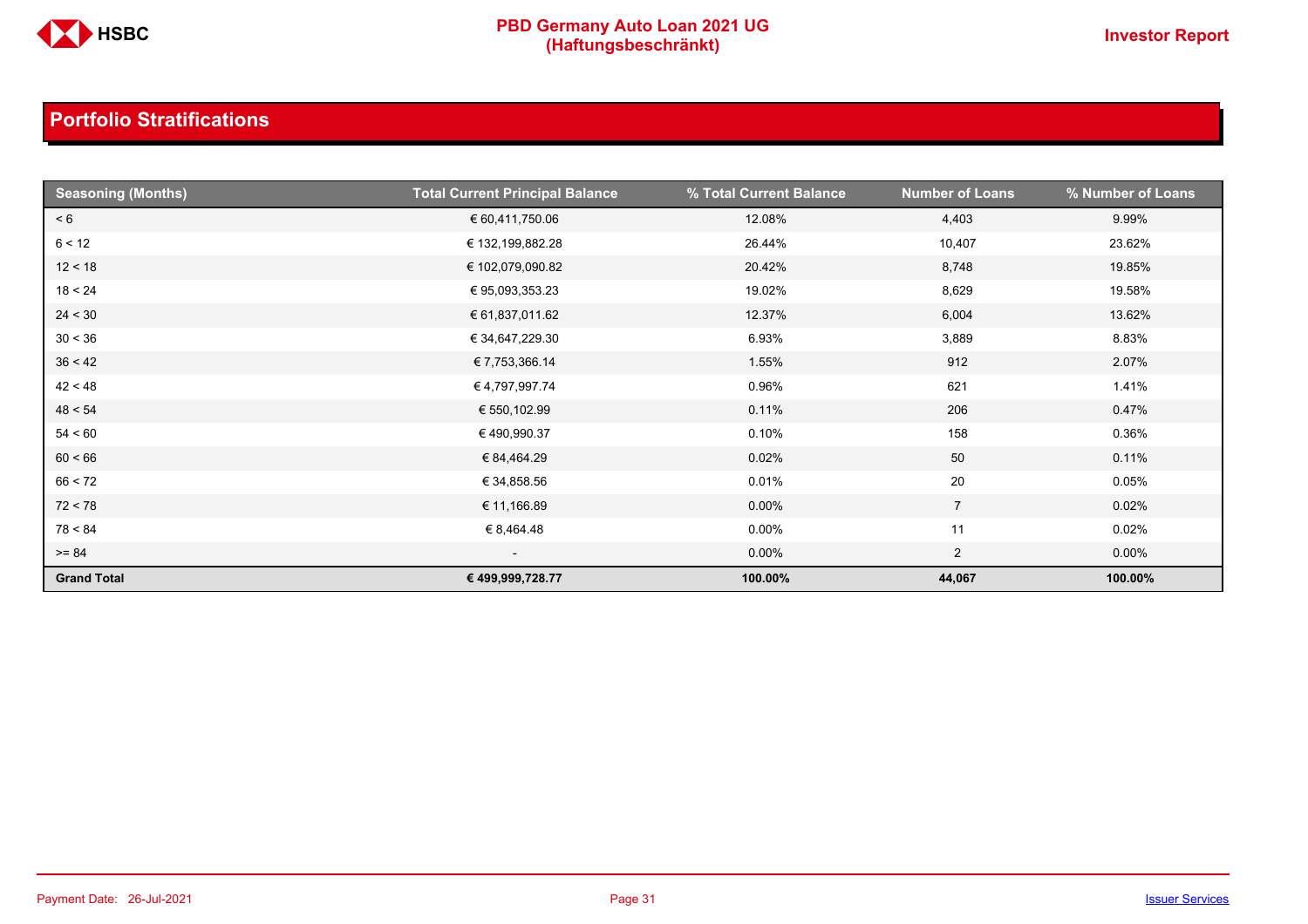

| <b>Discount Rate (%)</b> | <b>Total Current Principal Balance</b> | % Total Current Balance | <b>Number of Loans</b> | % Number of Loans |
|--------------------------|----------------------------------------|-------------------------|------------------------|-------------------|
| $3.0000\% < 4.0000\%$    | €425,478,106.14                        | 85.10%                  | 34,752                 | 78.86%            |
| $4.0000\% < 5.0000\%$    | € 70,013,857.12                        | 14.00%                  | 8,456                  | 19.19%            |
| $5.0000\% < 6.0000\%$    | € 4,175,151.38                         | 0.84%                   | 764                    | 1.73%             |
| $6.0000\% < 7.0000\%$    | € 282,359.69                           | 0.06%                   | 74                     | 0.17%             |
| $7.0000\% < 8.0000\%$    | € 50.077.24                            | 0.01%                   | 20                     | 0.05%             |
| $8.0000\% < 9.0000\%$    | € 177.20                               | $0.00\%$                |                        | $0.00\%$          |
| <b>Grand Total</b>       | € 499,999,728.77                       | 100.00%                 | 44,067                 | 100.00%           |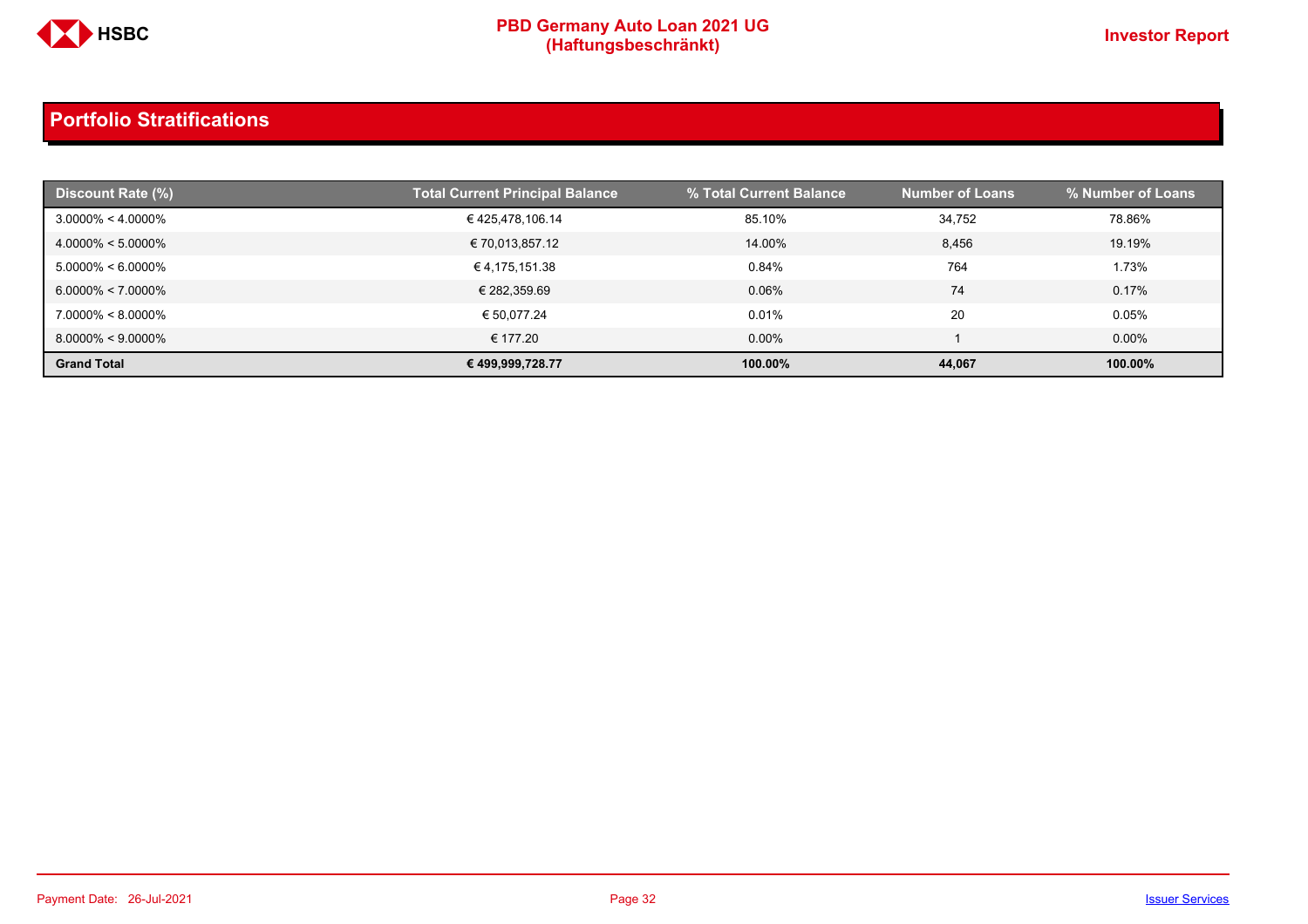

| <b>Balloon Payment as % of Car Sale Price</b> | <b>Total Current Principal Balance</b> | % Total Current Balance | <b>Number of Loans</b> | % Number of Loans |
|-----------------------------------------------|----------------------------------------|-------------------------|------------------------|-------------------|
| $0.0000\% < 10.0000\%$                        | € 159,523,487.61                       | 31.90%                  | 21,069                 | 47.81%            |
| $10.0000\% < 20.0000\%$                       | € 23,294,717.89                        | 4.66%                   | 2,163                  | 4.91%             |
| 20.0000% < 30.0000%                           | € 41,603,123.95                        | 8.32%                   | 3,291                  | 7.47%             |
| $30.0000\% < 40.0000\%$                       | € 88,175,697.91                        | 17.64%                  | 6,414                  | 14.56%            |
| $40.0000\% < 50.0000\%$                       | € 127,354,690.83                       | 25.47%                  | 7,667                  | 17.40%            |
| $50.0000\% < 60.0000\%$                       | € 54,693,890.17                        | 10.94%                  | 3,142                  | 7.13%             |
| $60.0000\% < 70.0000\%$                       | € 5,126,551.50                         | 1.03%                   | 307                    | 0.70%             |
| 70.0000% < 80.0000%                           | € 227.568.91                           | 0.05%                   | 14                     | 0.03%             |
| <b>Grand Total</b>                            | € 499,999,728.77                       | 100.00%                 | 44,067                 | 100.00%           |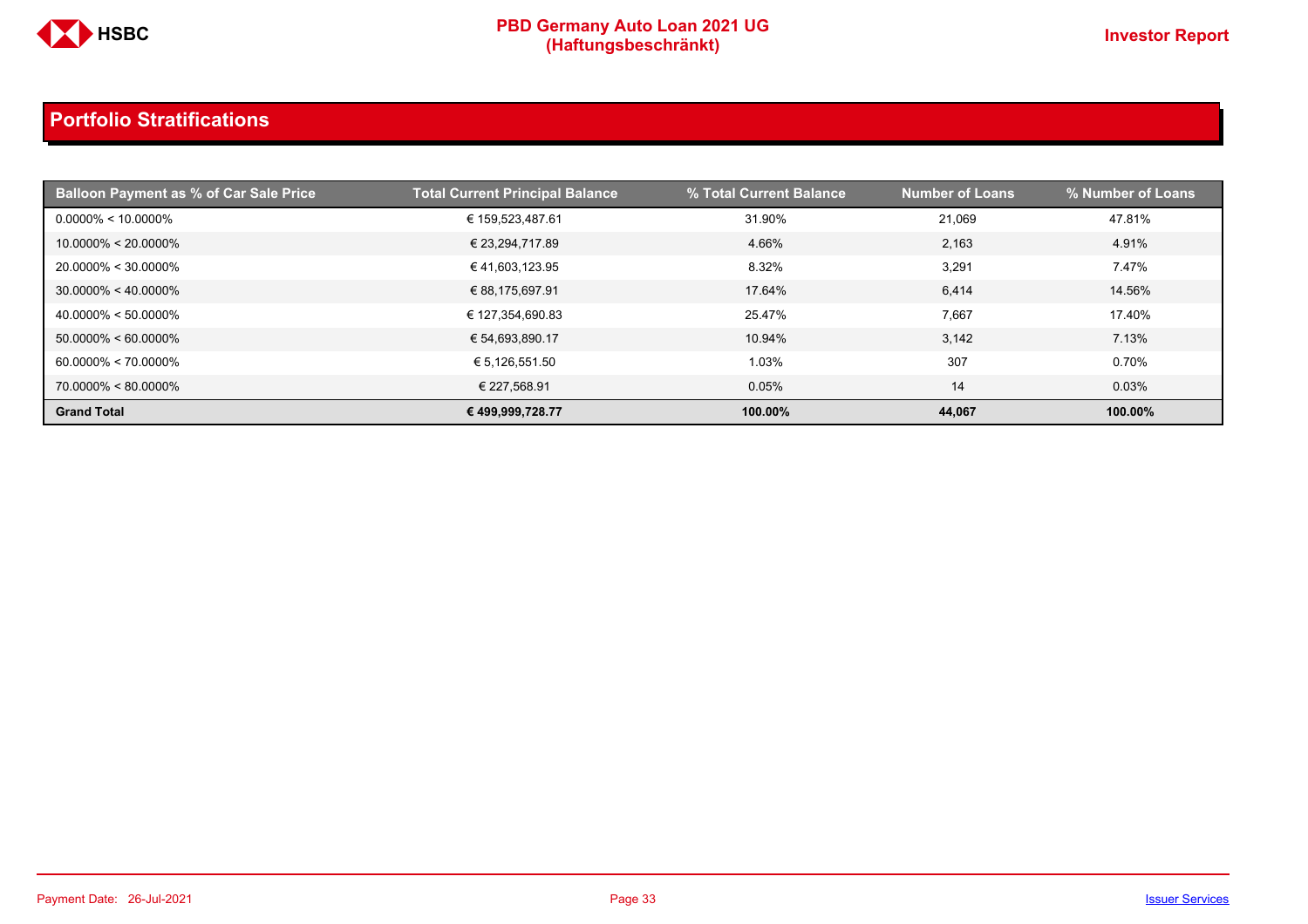

| <b>Balloon Payment as % of Initial Balance</b> | <b>Total Current Principal Balance</b> | % Total Current Balance | <b>Number of Loans</b> | % Number of Loans |
|------------------------------------------------|----------------------------------------|-------------------------|------------------------|-------------------|
| $0.0000\% < 10.0000\%$                         | € 156,013,166.21                       | 31.20%                  | 20,593                 | 46.73%            |
| $10.0000\% < 20.0000\%$                        | € 12,899,988.03                        | 2.58%                   | 1,218                  | 2.76%             |
| 20.0000% < 30.0000%                            | € 26,952,833.31                        | 5.39%                   | 2,264                  | 5.14%             |
| $30.0000\% < 40.0000\%$                        | € 58,709,673.94                        | 11.74%                  | 4,639                  | 10.53%            |
| $40.0000\% < 50.0000\%$                        | € 101,497,067.80                       | 20.30%                  | 6,685                  | 15.17%            |
| $50.0000\% < 60.0000\%$                        | € 96,979,169.44                        | 19.40%                  | 5,871                  | 13.32%            |
| $60.0000\% < 70.0000\%$                        | € 38,993,596.57                        | 7.80%                   | 2,313                  | 5.25%             |
| 70.0000% < 80.0000%                            | € 7,933,025.97                         | 1.59%                   | 483                    | 1.10%             |
| $80.0000\% < 90.0000\%$                        | € 21.207.50                            | $0.00\%$                |                        | $0.00\%$          |
| <b>Grand Total</b>                             | € 499,999,728.77                       | 100.00%                 | 44,067                 | 100.00%           |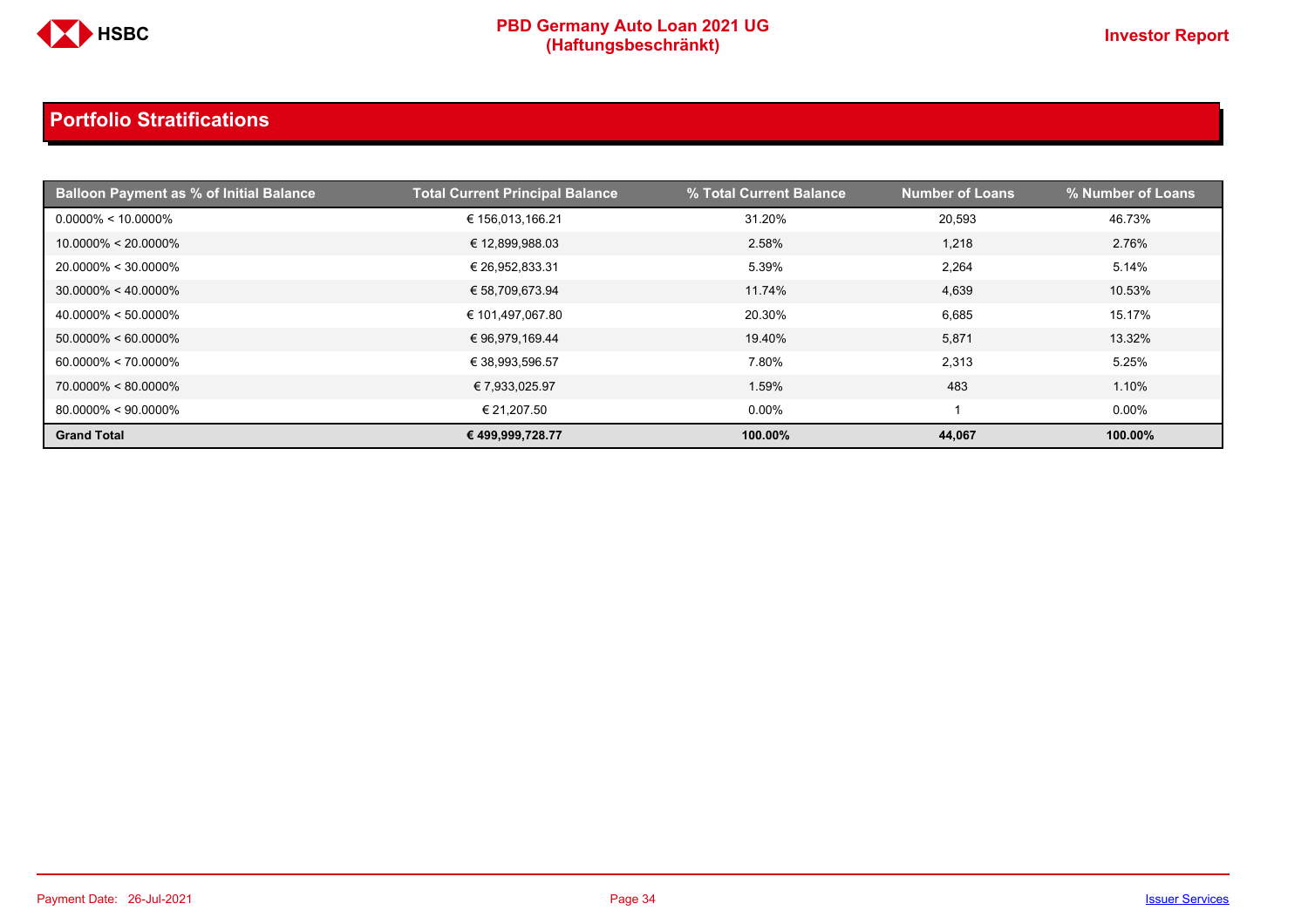

| Year of Origiantion of the Loans | <b>Total Current Principal Balance</b> | % Total Current Balance | <b>Number of Loans</b> | % Number of Loans |
|----------------------------------|----------------------------------------|-------------------------|------------------------|-------------------|
| 2014                             | € 8,464.48                             | $0.00\%$                | 13                     | 0.03%             |
| 2015                             | €46.025.45                             | 0.01%                   | 27                     | 0.06%             |
| 2016                             | € 584,801.58                           | 0.12%                   | 212                    | 0.48%             |
| 2017                             | € 5,316,428.77                         | 1.06%                   | 823                    | 1.87%             |
| 2018                             | €42,500,599.19                         | 8.50%                   | 4,822                  | 10.94%            |
| 2019                             | € 156,901,801.59                       | 31.38%                  | 14,639                 | 33.22%            |
| 2020                             | € 234,367,999.76                       | 46.87%                  | 19,152                 | 43.46%            |
| 2021                             | € 60,273,607.95                        | 12.05%                  | 4,379                  | 9.94%             |
| <b>Grand Total</b>               | € 499,999,728.77                       | 100.00%                 | 44,067                 | 100.00%           |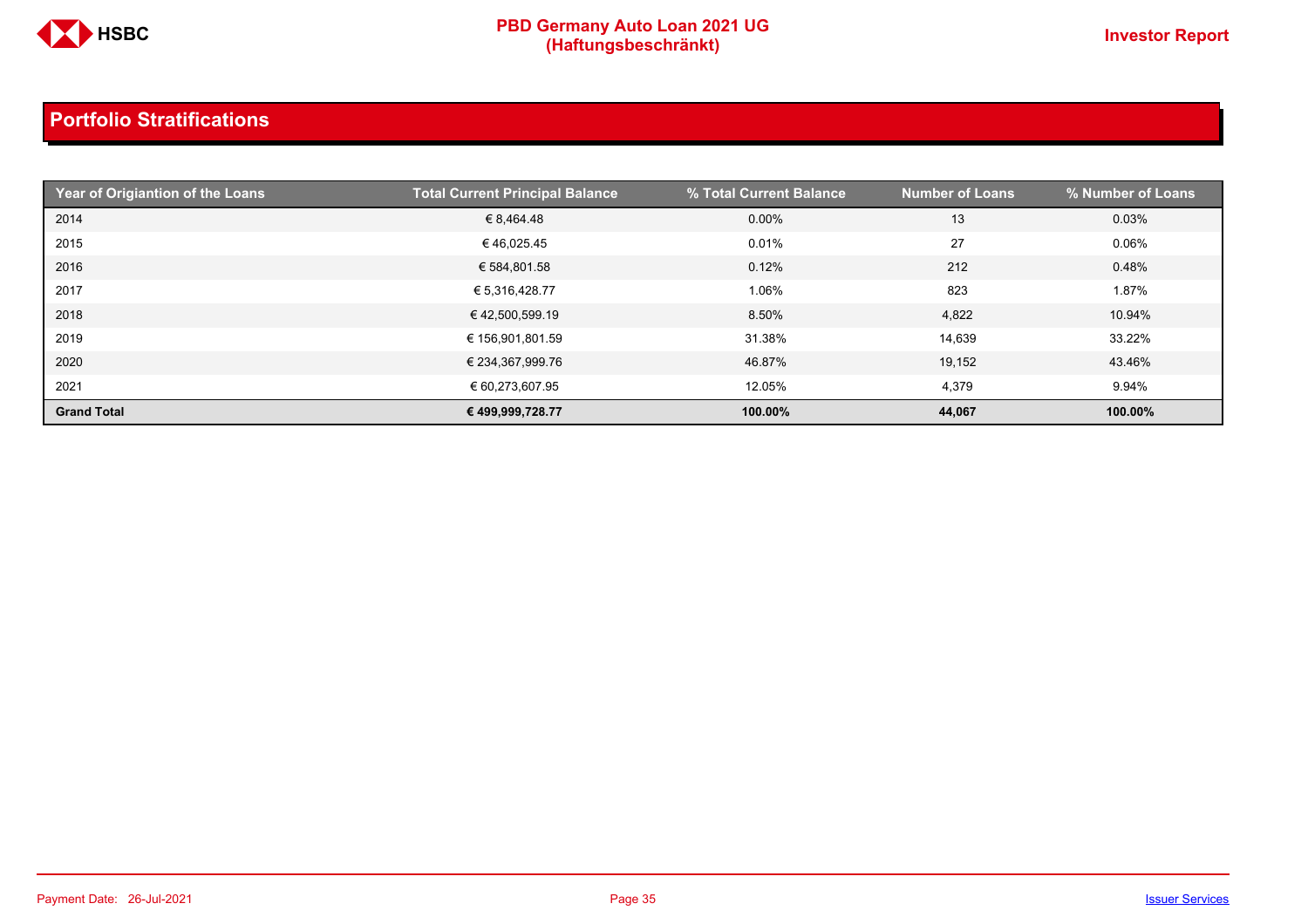

| <b>Borrower Initial Down Payment</b> | <b>Total Current Principal Balance</b> | % Total Current Balance | <b>Number of Loans</b> | % Number of Loans |
|--------------------------------------|----------------------------------------|-------------------------|------------------------|-------------------|
| $0.0000\% < 10.0000\%$               | € 189,123,765.66                       | 37.82%                  | 16,641                 | 37.76%            |
| $10.0000\% < 20.0000\%$              | € 149,374,249.08                       | 29.87%                  | 10,336                 | 23.46%            |
| $20.0000\% < 30.0000\%$              | € 83,511,748.37                        | 16.70%                  | 6,750                  | 15.32%            |
| $30.0000\% < 40.0000\%$              | €41,734,552.27                         | 8.35%                   | 4,128                  | 9.37%             |
| $40.0000\% < 50.0000\%$              | € 19,789,886.93                        | 3.96%                   | 2,597                  | 5.89%             |
| $50.0000\% < 60.0000\%$              | € 10,070,491.80                        | 2.01%                   | 1,815                  | 4.12%             |
| $60.0000\% < 70.0000\%$              | € 4,345,692.54                         | 0.87%                   | 958                    | 2.17%             |
| $70.0000\% < 80.0000\%$              | € 1,604,790.64                         | 0.32%                   | 495                    | 1.12%             |
| $80.0000\% < 90.0000\%$              | € 336,979.93                           | 0.07%                   | 219                    | 0.50%             |
| $90.0000\% < 100.0000\%$             | € 107,571.55                           | 0.02%                   | 128                    | 0.29%             |
| <b>Grand Total</b>                   | € 499,999,728.77                       | 100.00%                 | 44,067                 | 100.00%           |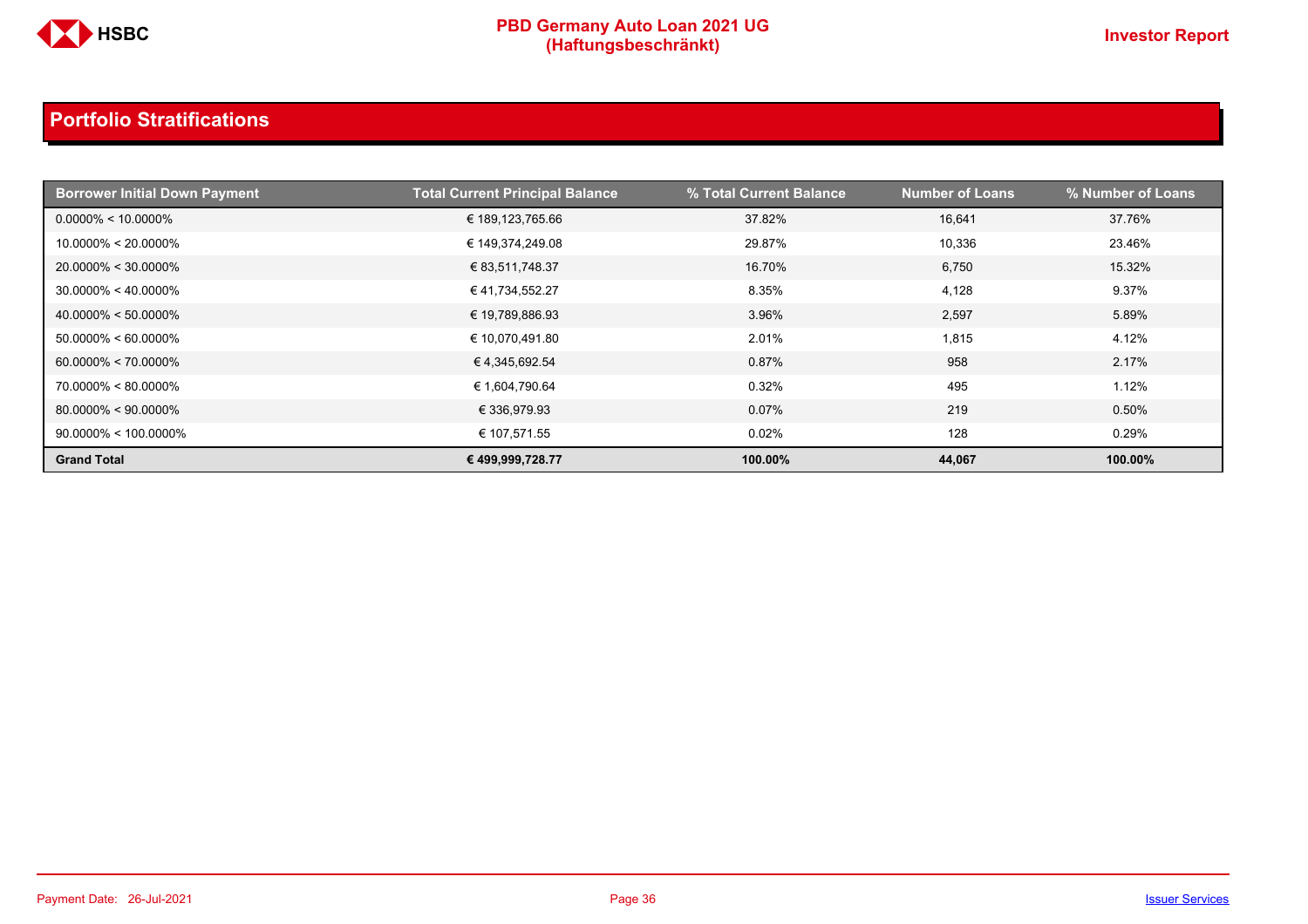

| Original Loan to Value (%) | <b>Total Current Principal Balance</b> | % Total Current Balance | <b>Number of Loans</b> | % Number of Loans |
|----------------------------|----------------------------------------|-------------------------|------------------------|-------------------|
| < 10.000000                | € 106,776.52                           | 0.02%                   | 126                    | 0.29%             |
| 10.000000 < 20.000000      | € 320,577.73                           | 0.06%                   | 210                    | 0.48%             |
| 20.000000 < 30.000000      | € 1,615,248.49                         | 0.32%                   | 501                    | 1.14%             |
| 30.000000 < 40.000000      | € 4,255,741.80                         | 0.85%                   | 941                    | 2.14%             |
| 40.000000 < 50.000000      | € 9,801,747.16                         | 1.96%                   | 1,754                  | 3.98%             |
| 50.000000 < 60.000000      | € 19,769,431.26                        | 3.95%                   | 2,633                  | 5.97%             |
| 60.000000 < 70.000000      | € 41,880,235.13                        | 8.38%                   | 4,142                  | 9.40%             |
| 70.000000 < 80.000000      | € 82,772,169.94                        | 16.55%                  | 6,691                  | 15.18%            |
| 80.000000 < 90.000000      | € 150,045,186.78                       | 30.01%                  | 10,402                 | 23.60%            |
| 90.000000 < 100.000000     | € 40,777,758.44                        | 8.16%                   | 2,733                  | 6.20%             |
| $=100.000000$              | € 148,654,855.52                       | 29.73%                  | 13,934                 | 31.62%            |
| <b>Grand Total</b>         | € 499,999,728.77                       | 100.00%                 | 44,067                 | 100.00%           |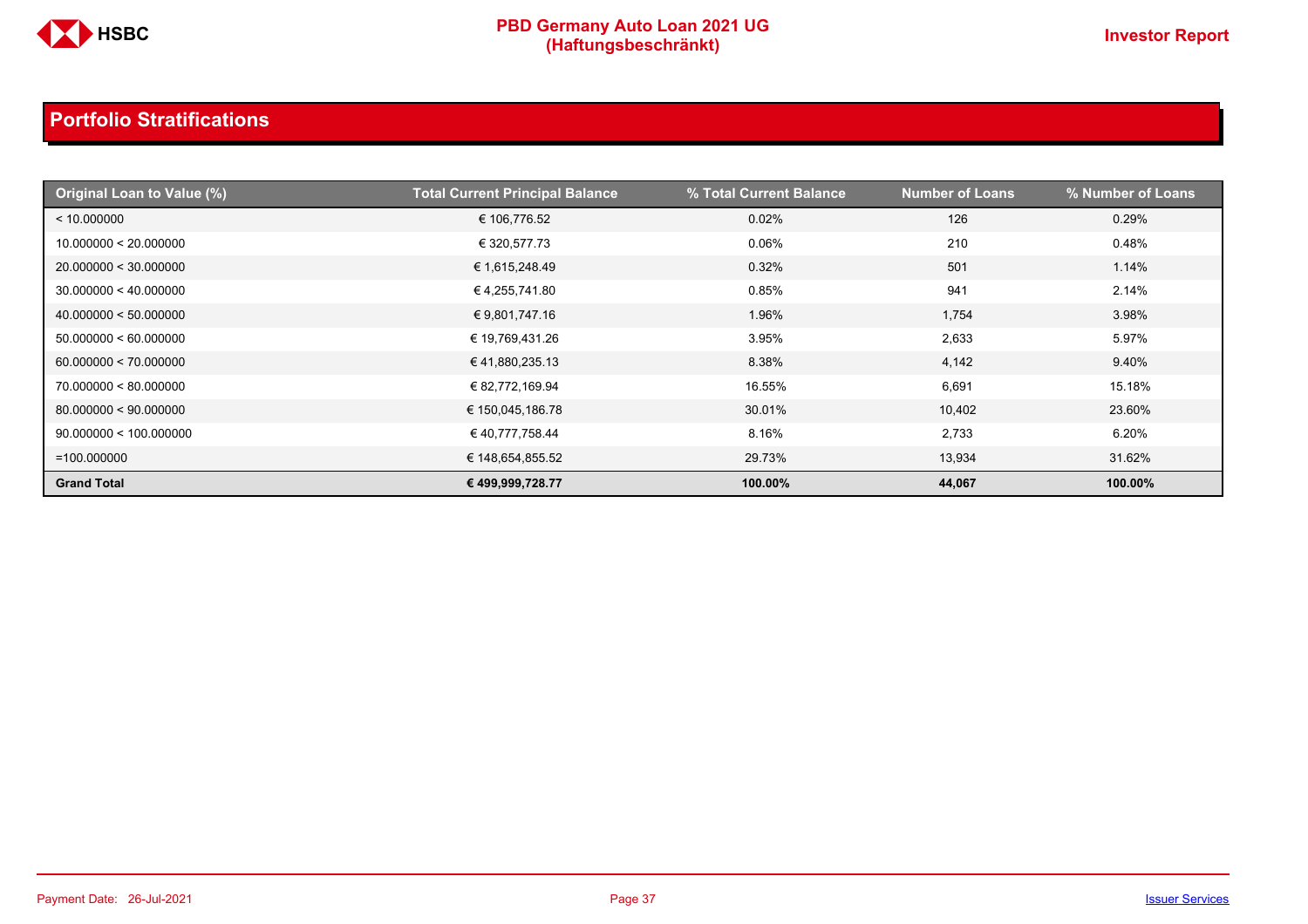

| <b>Region</b>        | <b>Total Current Principal Balance</b> | % Total Current Balance | <b>Number of Loans</b> | % Number of Loans |
|----------------------|----------------------------------------|-------------------------|------------------------|-------------------|
| Baden-Württemberg    | € 63,801,370.79                        | 12.76%                  | 5,695                  | 12.92%            |
| Bayern               | € 50,102,295.43                        | 10.02%                  | 4,443                  | 10.08%            |
| Berlin               | € 3,636,864.56                         | 0.73%                   | 295                    | 0.67%             |
| Brandenburg          | € 30,128,504.01                        | 6.03%                   | 2,554                  | 5.80%             |
| Bremen               | € 2,261,942.56                         | 0.45%                   | 214                    | 0.49%             |
| Hamburg              | € 1,188,234.06                         | 0.24%                   | 103                    | 0.23%             |
| Hessen               | € 51,908,955.22                        | 10.38%                  | 4,476                  | 10.16%            |
| Mecklenburg-Vorpomme | € 8,106,965.83                         | 1.62%                   | 673                    | 1.53%             |
| Niedersachsen        | € 33,589,555.26                        | 6.72%                   | 3,005                  | 6.82%             |
| Nordhein-Westfalen   | € 108,839,354.00                       | 21.77%                  | 9,583                  | 21.75%            |
| Rheinland-Pfalz      | € 31,935,562.94                        | 6.39%                   | 2,786                  | 6.32%             |
| Saarland             | € 20,195,305.49                        | 4.04%                   | 1,762                  | 4.00%             |
| Sachsen              | € 39,494,623.17                        | 7.90%                   | 3,664                  | 8.31%             |
| Sachsen-Anhalt       | € 13,440,754.92                        | 2.69%                   | 1,203                  | 2.73%             |
| Schleswig Holstein   | € 29,224,112.69                        | 5.84%                   | 2,567                  | 5.83%             |
| Thüringen            | € 12,145,327.84                        | 2.43%                   | 1,044                  | 2.37%             |
| <b>Grand Total</b>   | € 499,999,728.77                       | 100.00%                 | 44,067                 | 100.00%           |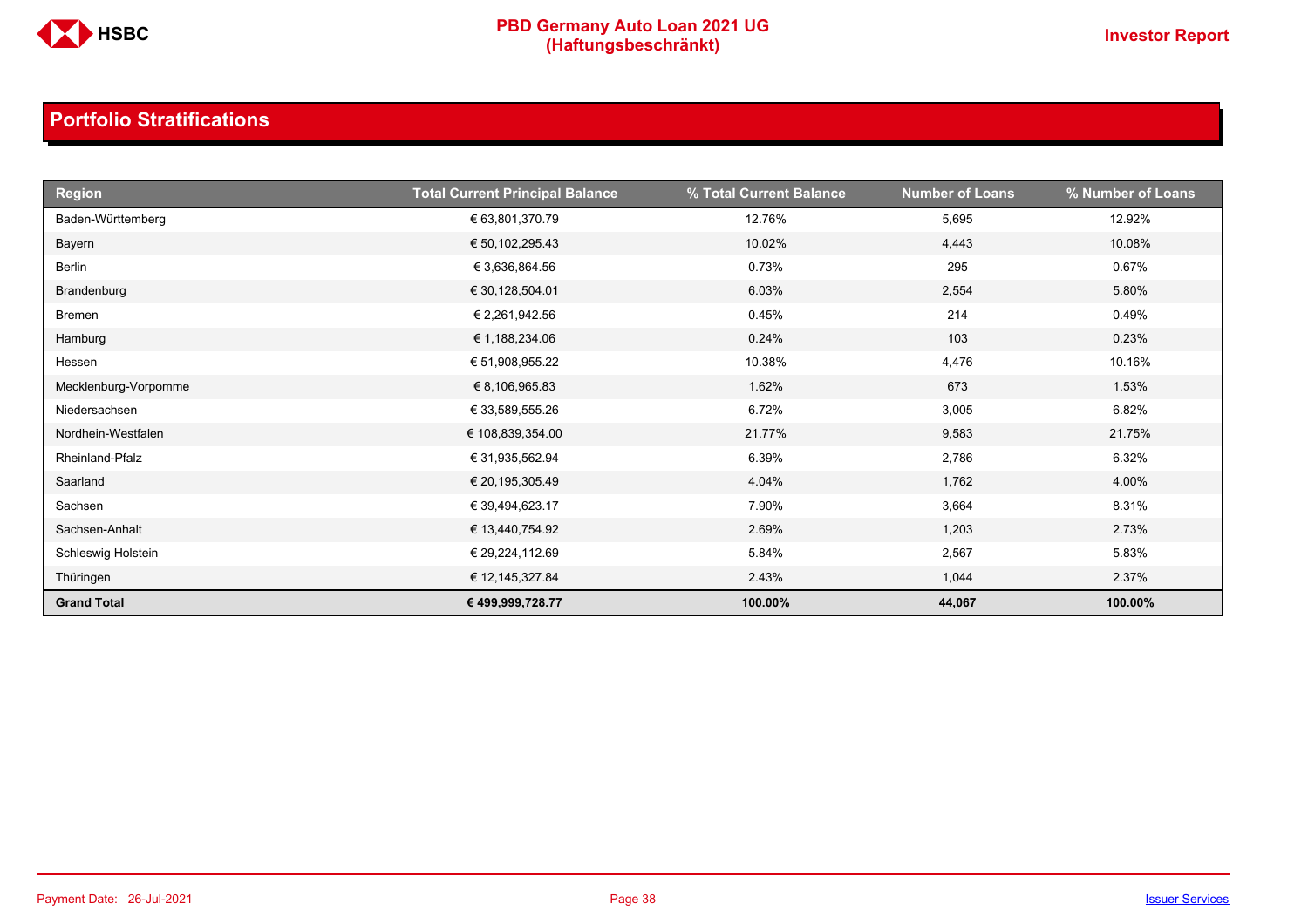

| <b>Car Makers</b>  | <b>Total Current Principal Balance</b> | % Total Current Balance | <b>Number of Loans</b> | % Number of Loans |
|--------------------|----------------------------------------|-------------------------|------------------------|-------------------|
| Citroen            | € 177,254,909.47                       | 35.45%                  | 17.195                 | 39.02%            |
| DS                 | € 6,699,226.97                         | 1.34%                   | 393                    | 0.89%             |
| Others             | € 15,840,915.28                        | 3.17%                   | 1,898                  | 4.31%             |
| Peugeot            | € 300,204,677.05                       | 60.04%                  | 24.581                 | 55.78%            |
| <b>Grand Total</b> | € 499,999,728.77                       | 100.00%                 | 44,067                 | 100.00%           |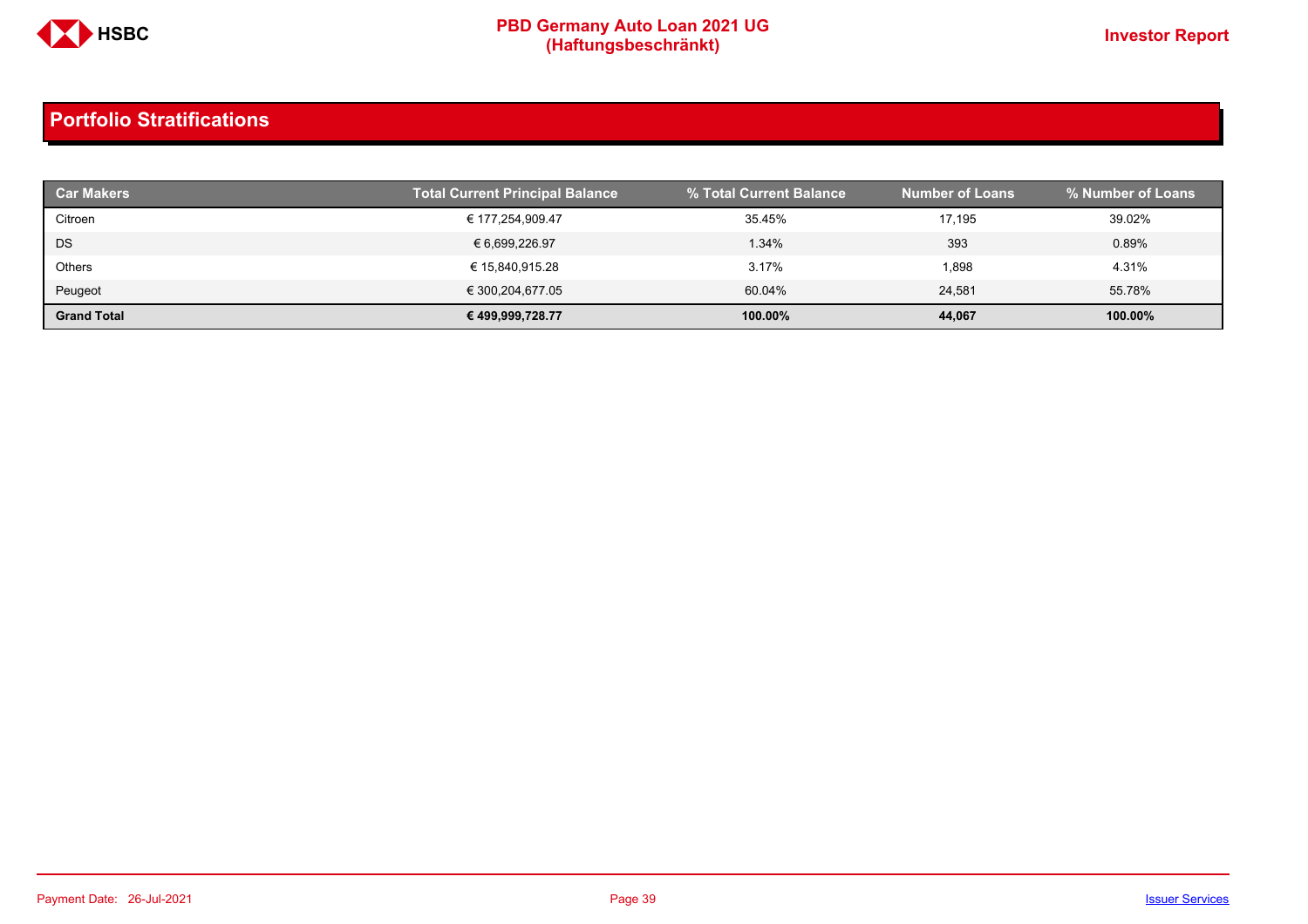

| <b>Fuel Type</b>   | <b>Total Current Principal Balance</b> | % Total Current Balance | <b>Number of Loans</b> | % Number of Loans |
|--------------------|----------------------------------------|-------------------------|------------------------|-------------------|
| Diesel             | € 270,785,335.47                       | 54.16%                  | 21.482                 | 48.75%            |
| Electric           | € 5,888,958.23                         | 1.18%                   | 315                    | 0.71%             |
| Hybrid             | € 12,575,078.66                        | 2.52%                   | 654                    | 1.48%             |
| No Data            | € 2,778,614.37                         | 0.56%                   | 239                    | 0.54%             |
| Petrol             | € 207,971,742.04                       | 41.59%                  | 21.377                 | 48.51%            |
| <b>Grand Total</b> | € 499,999,728.77                       | 100.00%                 | 44,067                 | 100.00%           |